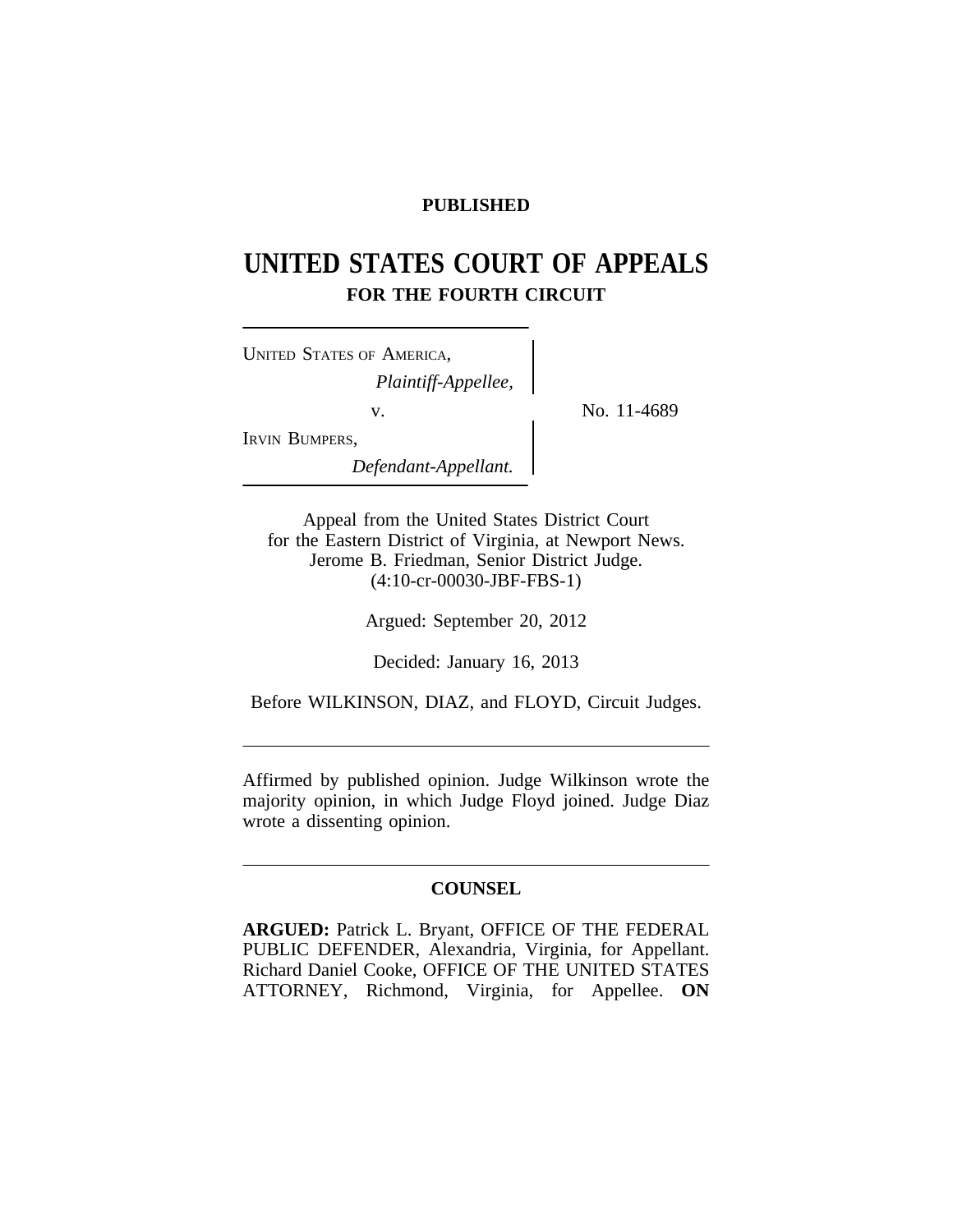**BRIEF:** Michael S. Nachmanoff, Federal Public Defender, Alexandria, Virginia, Rodolfo Cejas, II, Assistant Federal Public Defender, OFFICE OF THE FEDERAL PUBLIC DEFENDER, Norfolk, Virginia, for Appellant. Neil H. Mac-Bride, United States Attorney, Alexandria, Virginia, Kristine E. Wolfe, Special Assistant United States Attorney, OFFICE OF THE UNITED STATES ATTORNEY, Newport News, Virginia, for Appellee.

#### **OPINION**

# WILKINSON, Circuit Judge:

Irvin Bumpers was convicted of being a felon in possession of a firearm in violation of 18 U.S.C.  $\S 922(g)(1)$ . He now appeals the district court's denial of his motion to suppress the firearm that was the basis of his conviction. For the reasons that follow, we affirm the judgment.

## I.

On the evening of December 18, 2009, Newport News Police Officer R.B. Tinsley was on routine patrol in his police car. Around 7:30 p.m., his route took him to the intersection of 27th Street and Chestnut Avenue, the location of a small shopping plaza occupied mainly by a local convenience store.

In Officer Tinsley's experience, the shopping plaza was a "high-drug" and "high-crime area" where "multiple shootings" and "countless drug arrests" had taken place. Officer Tinsley considered it to be one of the worst crime spots in the City of Newport News—an assessment that specifically included the convenience store's parking lot. The convenience store had a particular history of problems with trespassing, leading the store's owner to post "no trespassing" signs around the store and to file a written request for the police to "enforce criminal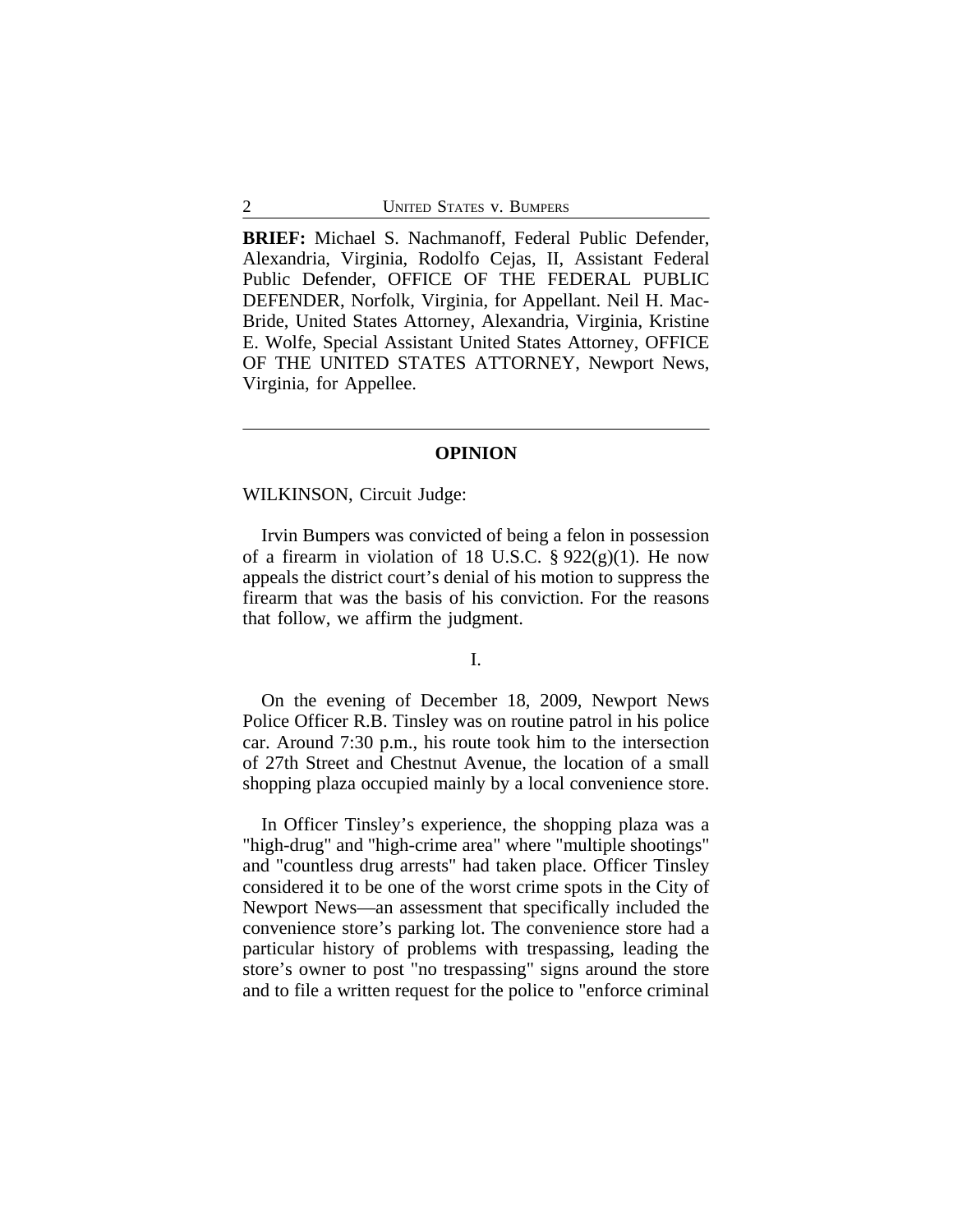violations" on the premises. Officer Tinsley was aware of this written request on the evening in question.

As he approached the shopping plaza, Officer Tinsley noticed two men standing next to a pair of garbage dumpsters "toward the back" of the convenience store's side parking lot, off to the north side of the building. The place where the men were standing was "not even close" to the convenience store's front entranceway, which was located on the west side of the building. There was no indication that the men had shopping bags or any other items suggestive of recent purchases from the store.

Officer Tinsley observed the two men standing by the garbage dumpsters for five to ten seconds as he approached the parking lot. Once he pulled his car into the lot, the men saw him "almost immediately" and began to walk away at a "fast pace," trying to "get away from the area." Although their path took them past the convenience store's entrance, neither man made an attempt to enter the store. Instead, their reaction matched a pattern of previous trespassing conduct in the same parking lot of which Officer Tinsley was well aware: individuals would stand "around that corner behind the dumpster" and then "immediately start to walk away" upon seeing a police officer.

Suspecting that the two men had been trespassing, Officer Tinsley exited his vehicle and told them that they were not free to go and that he needed to see their identification. One of the men disregarded Officer Tinsley's order, but the other man stopped: the defendant, Irvin Bumpers.

Bumpers informed Officer Tinsley that his name was "Aaron Bumpers." The officer ran a records check on that name, which returned an active warrant. Officer Tinsley accordingly placed Bumpers under arrest. Bumpers then informed Officer Tinsley that he had not provided his real name and that he was actually "Irvin Bumpers." The officer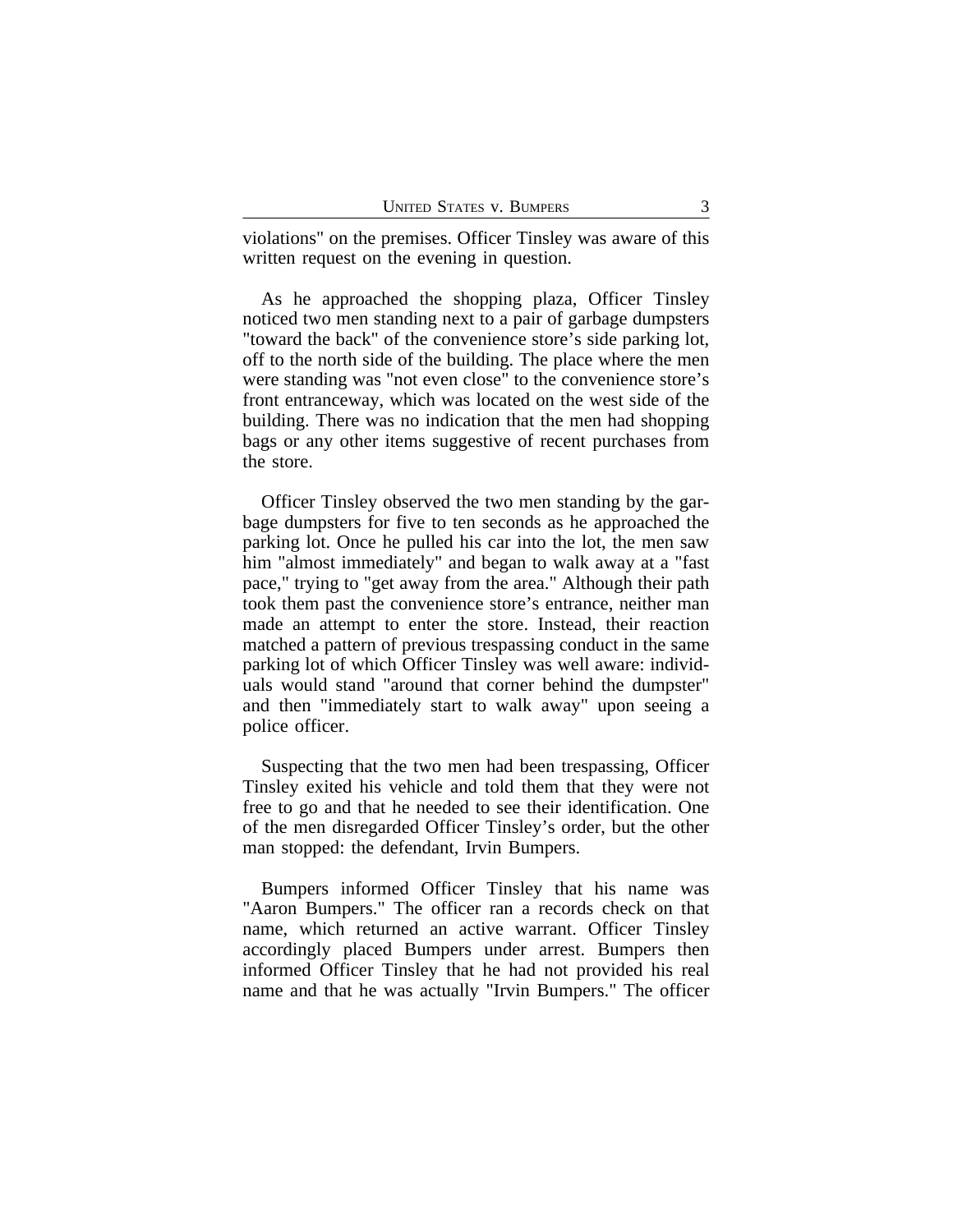ran a records check on this second name, which also returned an active warrant. Officer Tinsley told Bumpers that he was therefore still under arrest and proceeded to search him incident to that arrest. The search uncovered a fully-loaded, .38 caliber Special Taurus revolver in the pocket of Bumpers's hooded sweatshirt.

A federal grand jury indicted Bumpers for being a felon in possession of a firearm and ammunition in violation of 18 U.S.C. §  $922(g)(1)$ . Bumpers filed a pre-trial motion to suppress, arguing that the revolver and ammunition were gathered as the result of an unlawful seizure. The district court held a suppression hearing during which it heard testimony from Officer Tinsley regarding the circumstances surrounding his investigatory stop of Bumpers. The court then denied the motion, ruling that the stop was supported by a reasonable suspicion that Bumpers was trespassing based on the "high crime area" where he was found, the fact that he was standing "near a dumpster on the side of the convenience store" in a location away from the entrance, his evasive reaction in "walk[ing] away from the officer at a quick pace," and the route that he took upon leaving the premises.

Bumpers proceeded to a bench trial where he stipulated to the elements of the felon-in-possession charge. The court found Bumpers guilty and sentenced him to forty-two months in prison. Bumpers now appeals the denial of his motion to suppress.

### II.

The touchstone of the Fourth Amendment inquiry is one of simple reasonableness. *Pennsylvania v. Mimms*, 434 U.S. 106, 108-09 (1977) (per curiam). The term itself suggests a balance. In this case, that balance lies "between the public interest" in basic community safety and "the individual's right to personal security free from arbitrary interference by law officers." *United States v. Brignoni-Ponce*, 422 U.S. 873, 878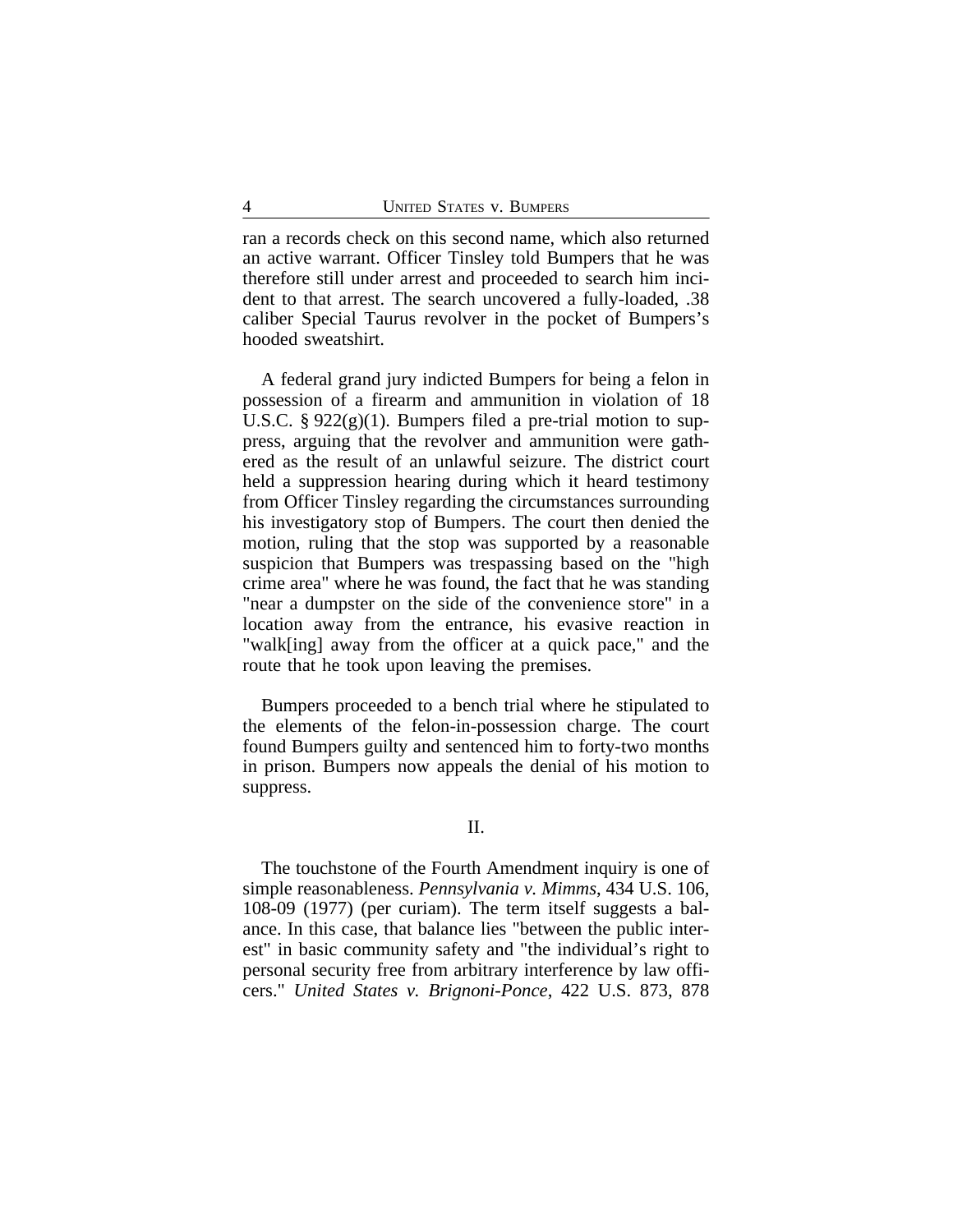(1975). Where to strike the balance between these two important interests is the product of intensive factual inquiry, but there can be no doubt that the weighing of these respective values informs the resolution of many a Fourth Amendment case.

On one side of the scale is the Fourth Amendment's role in preserving individual dignity and liberty by shielding citizens from arbitrary and purposeless police restraints. Thus, for example, the Supreme Court decisively rejected the argument raised in *Terry v. Ohio* that "the Fourth Amendment does not come into play at all" when a police officer detains someone in a brief investigatory stop instead of a full-blown arrest. 392 U.S. 1, 19 (1968). The Court instead announced the nowfamiliar standard that even a brief investigatory stop is impermissible unless the officer's action is supported by a reasonable and articulable suspicion, under all the circumstances, that criminal activity "may be afoot." *Id*. at 21, 30; *see also, e.g.*, *United States v. Arvizu*, 534 U.S. 266, 273 (2002).

Central to the analysis in *Terry* was the Supreme Court's recognition that even a brief police investigatory stop constitutes a "restraint" of an individual's "freedom to walk away," and that such a stop can involve a "serious intrusion upon the sanctity of the person, which may inflict great indignity and arouse strong resentment." 392 U.S. at 16, 17. That concern is surely present with respect to persons who live in the vicinity of a neighborhood convenience store like the one where Bumpers was found. Simply put, a person has every right to go about his daily business unobstructed—to do what he wants when he wants, so long as his actions violate no law. If such a person is approached by an officer who lacks reasonable suspicion that the person "has committed or is about to commit a crime," the Fourth Amendment enables the person to refuse to "answer any question put to him; indeed, he may decline to listen to the questions at all and may go on his way." *Florida v. Royer*, 460 U.S. 491, 498 (1983) (plurality opinion).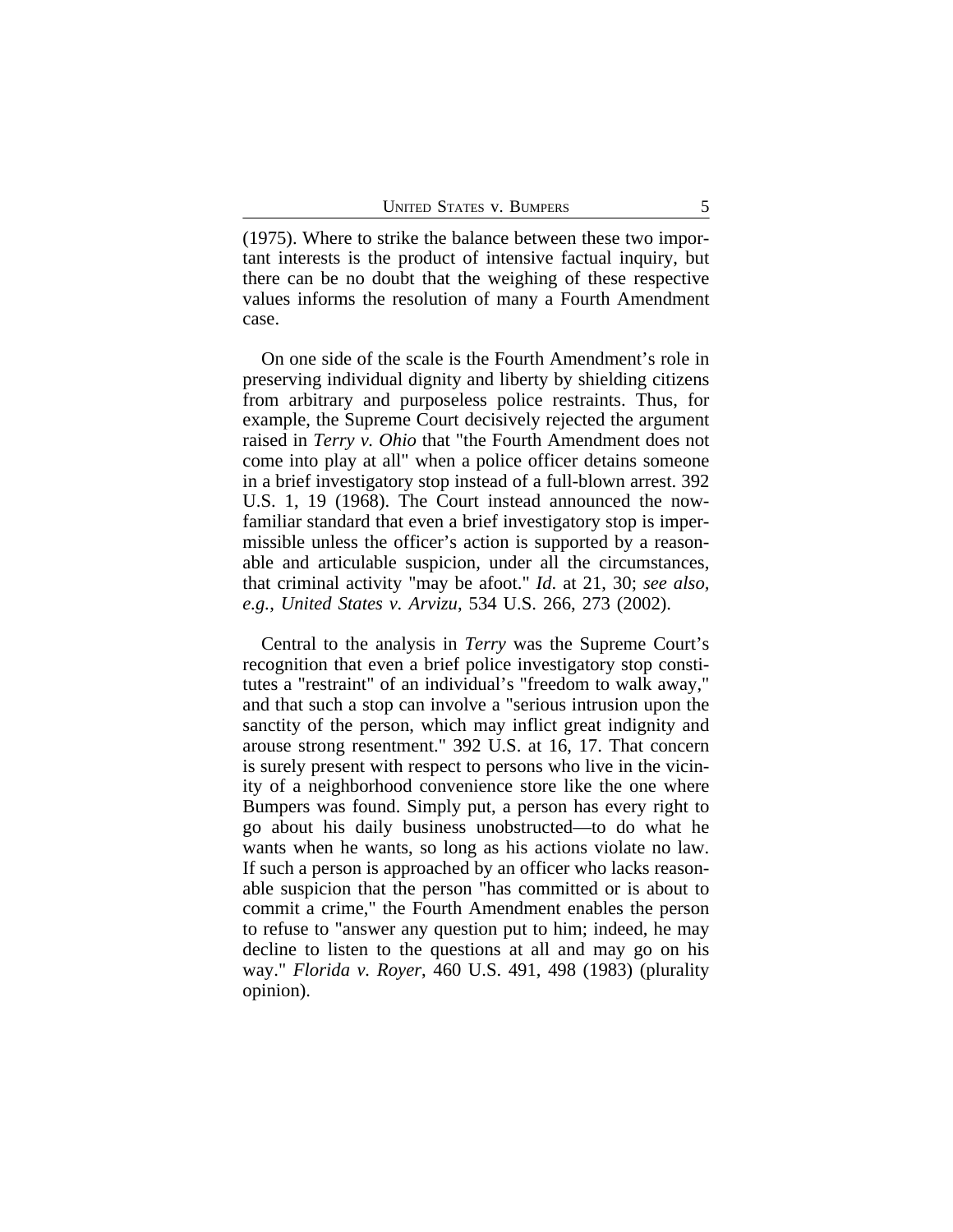Animated by this interest in individual dignity and liberty, the Fourth Amendment operates as a bar against unfounded police stops. As the Court wrote in *Terry*, the Fourth Amendment is not satisfied by a mere "inchoate and unparticularized suspicion or 'hunch'" of criminal activity. 392 U.S. at 27. The Supreme Court has accordingly held that when considered alone, an individual's mere "presence in an area of expected criminal activity . . . is not enough to support a reasonable, particularized suspicion that the person is committing a crime." *Illinois v. Wardlow*, 528 U.S. 119, 124 (2000). The individual's interest in being free from unjustified police intrusions thus does not disappear because he may be found in an area that is susceptible to crime; the interest follows the individual wherever he or she may go.

But just as the individual liberty interest is critical to the Fourth Amendment's reasonableness requirement, so too is there a weighty interest on the other side of the balance: the community's interest in basic public safety. *See Terry*, 392 U.S. at 15 (observing that the Fourth Amendment should not be applied in a "rigid and unthinking" way that would "exact a high toll in human injury and frustration of efforts to prevent crime"). That is to say, the proprietor and customers of the convenience store in this case share an important stake in the safety of the area.

The proprietor has a vital interest in ensuring that his store is a safe place for himself, his employees, and his customers because, quite simply, his business, and the well-being of those who work and shop there, depend on it. It is an all too regrettable fact that many small businesses are unwilling to locate within—or are driven out of—neighborhoods that are beset by crime. *See* Christopher H. Wheeler, *Neighborhood Characteristics Matter When Businesses Look for a Location* 15-16 (2006). Indeed, the record in this case shows that the business immediately next to the convenience store where Bumpers was found was shuttered right around the time of Bumpers's arrest.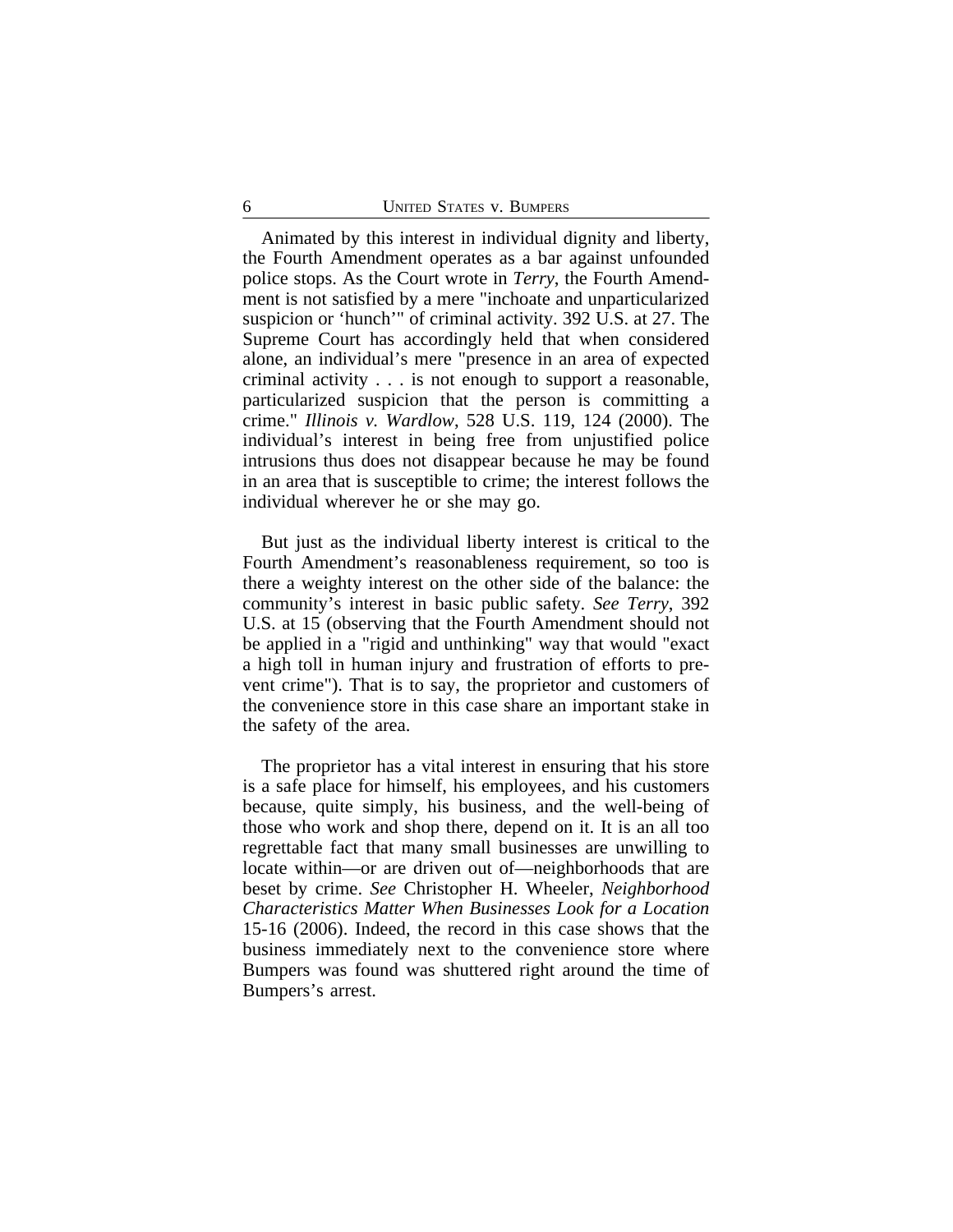It is also unremarkable to observe that a neighborhood convenience store can serve as a natural gathering place for drug dealers. The proprietor here thus took sensible steps to ensure the safety of his business in response to the high incidence of crime in the area and the pattern of prior trespassing on his own property: he posted "no trespassing" signs around the premises and filed a request asking the police to enforce violations. The circumstances that drive local merchants in dangerous areas to take such measures are necessarily severe, since a retailer would ordinarily not want to post "no trespassing" signs for fear of chasing off business. A retailer would only post such signs, in other words, when the dangers of trespassers lurking around the store pose a significantly greater threat than the risk of chasing customers away.

The store's patrons likewise have an interest in the safety of the area. Convenience stores often serve as a hub for local neighborhoods, a place where many residents—some who may be elderly and others who may be minors—need to shop in order to pick up some aspirin or a decongestant, purchase a quart of milk, or buy a can of soup or box of cereal. Some customers who patronize stores in disadvantaged neighborhoods may lack access to an automobile. The local convenience store thus takes on heightened importance because of its accessibility—a fact that in turn heightens the need to ensure the security of the area. Here it is undisputed that multiple shootings had taken place at this very site. In such circumstances, the local resident's journey to market must not be one of fear or apprehension that residents of more affluent communities never have to face.

The dissent protests that by referencing the convenience store's undisputed features—its trespassing signs, shuttered neighbors, multiple shootings and "violent history"—we appear to give "dispositive weight" to the high-crime nature of the area in which the stop occurred, *post* at 20. Not so. The undisputed fact that this particular convenience store was the site of multiple shootings and drug crimes is but one consider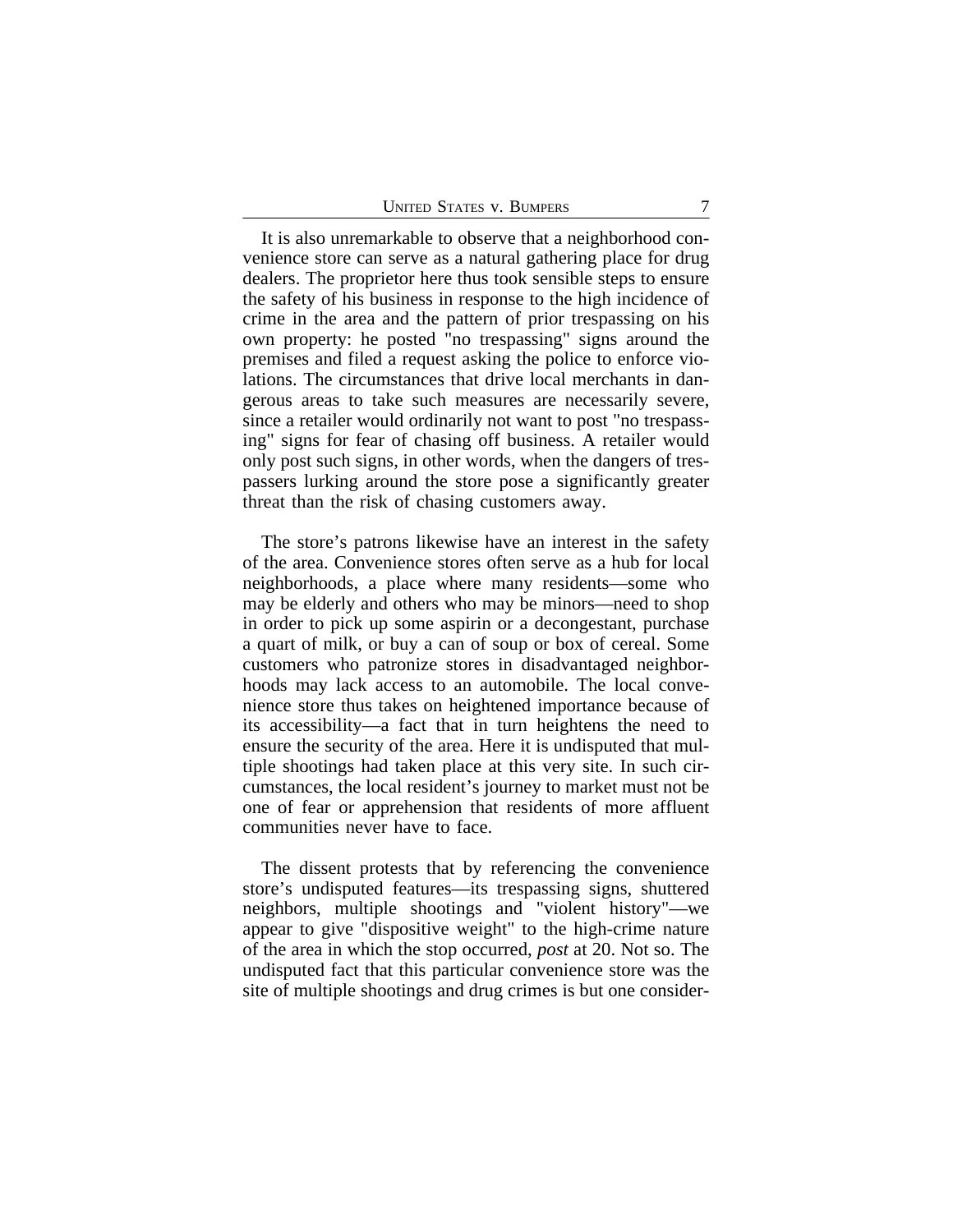ation (and not the most important one) in our analysis, in addition to Bumpers's suspicious location, evasive reaction, and path of escape. Further, there is no support for the proposition that we are to ignore the circumstances surrounding the stop—circumstances that are not generalizations about highcrime areas, but are rather concrete and specific to the very store in question—and somehow apply the Fourth Amendment in a vacuum. Officers, of course, do not investigate in vacuums, they investigate in settings. To blind our eyes to such settings would simply make adjudication ill-informed.

Moreover, to hobble the ability of law enforcement officers to investigate even objectively suspicious activity raises the risk of throwing Fourth Amendment reasonableness out of balance. Recognizing the substantial public interest in community safety, the Supreme Court has made clear that in the context of brief investigatory police stops, the "balance between the public interest and the individual's right to personal security tilts in favor of" a reasonable suspicion requirement, which is of course "a standard less than probable cause." *Arvizu*, 534 U.S. at 273 (internal quotation marks and citation omitted).

It is important ultimately that neither of these two competing interests crowd the other out. With that in mind, we turn to Bumpers's contentions in this case.

## III.

#### A.

The most precise instrument that the judiciary possesses for ensuring the proper balance between the interests that undergird the Fourth Amendment is the on-the-ground assessment of district courts. It is the trial judge who renders a particularized ruling as to the reasonableness of a *Terry* stop based on the credibility of live testimony given by those involved and, frequently, first-hand knowledge of the area where the stop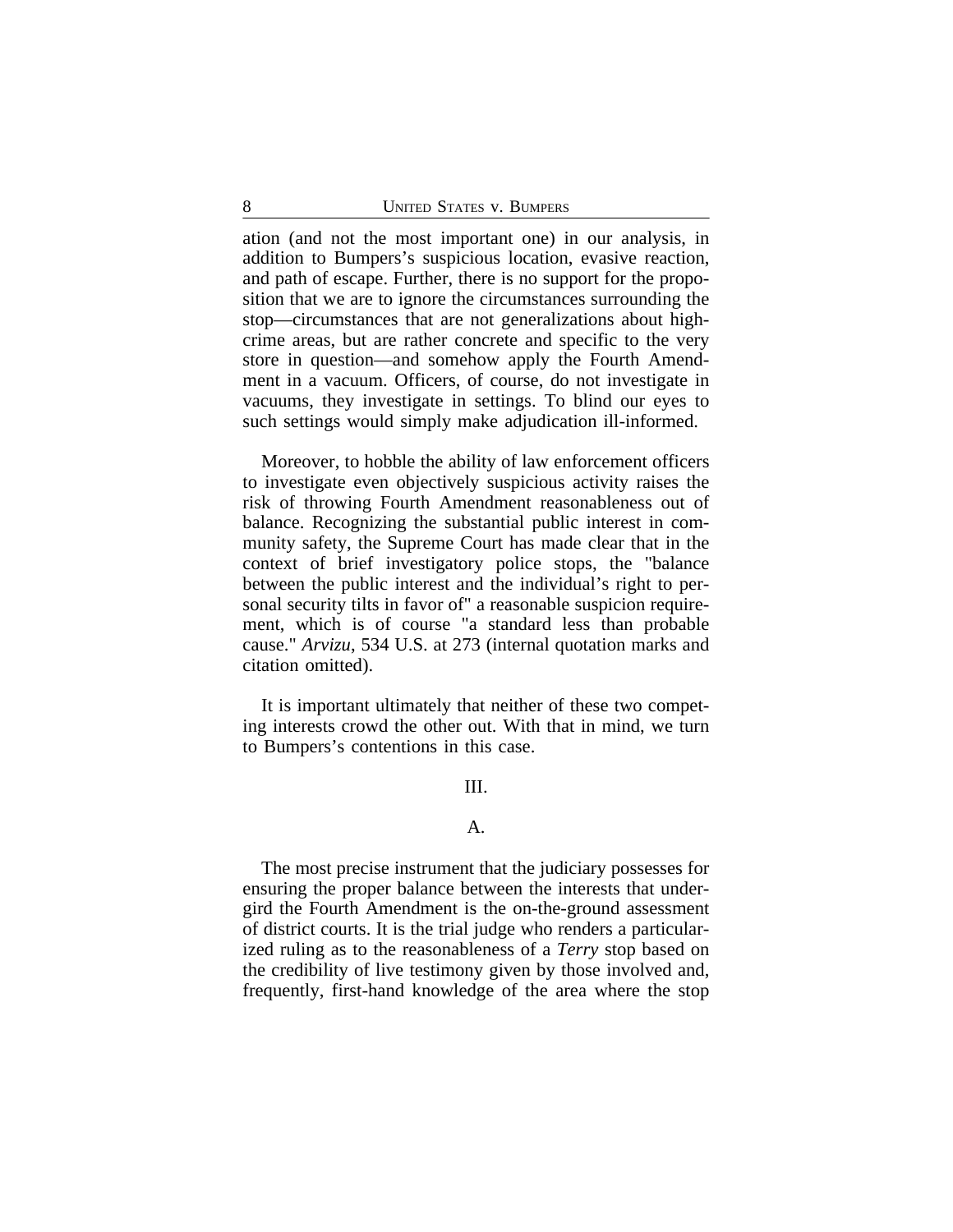occurred. The dissent asserts, however, that we have given deference to the district court's "ultimate legal conclusion," *post* at 26. To the contrary, we have respected only the fact that one who has heard testimony has an advantage in appraising and describing the sequence of events that form the basis of a claim. *See Ornelas v. United States*, 517 U.S. 690, 700 (1996).

The distinctive competence of district court judges here is no mere abstraction. It flows from the Supreme Court's concrete admonition to appellate courts to "give due weight to inferences drawn from [findings of] fact[ ] by resident judges." *Id.* at 699; *see also Arvizu*, 534 U.S. at 273-74, 277. In noting the obvious point that the question before us is a mixed question of law and fact subject ultimately to de novo review, *Ornelas*, 517 U.S. at 691, 696, the dissent appears to give little if any weight to the function that a district court performs. It simply wishes away *Ornelas*'s express recognition of that role as "dicta," *post* at 26. But dispensing with Supreme Court analysis in this fashion is risky business. Thus, although the ultimate question of whether reasonable suspicion existed is of course a "mixed question of law and fact," that standard does not displace the reality that district judges find underlying facts and draw inferences that warrant deference. *Ornelas*, 517 U.S. at 697, 699. In the words of the Supreme Court:

A trial judge views the facts of a particular case in light of the distinctive features and events of the community . . . . The background facts provide a context for the historical facts, and when seen together yield inferences that deserve deference. For example, what may not amount to reasonable suspicion at a motel located alongside a transcontinental highway at the height of the summer tourist season may rise to that level in December in Milwaukee. . . . The background facts, though rarely the subject of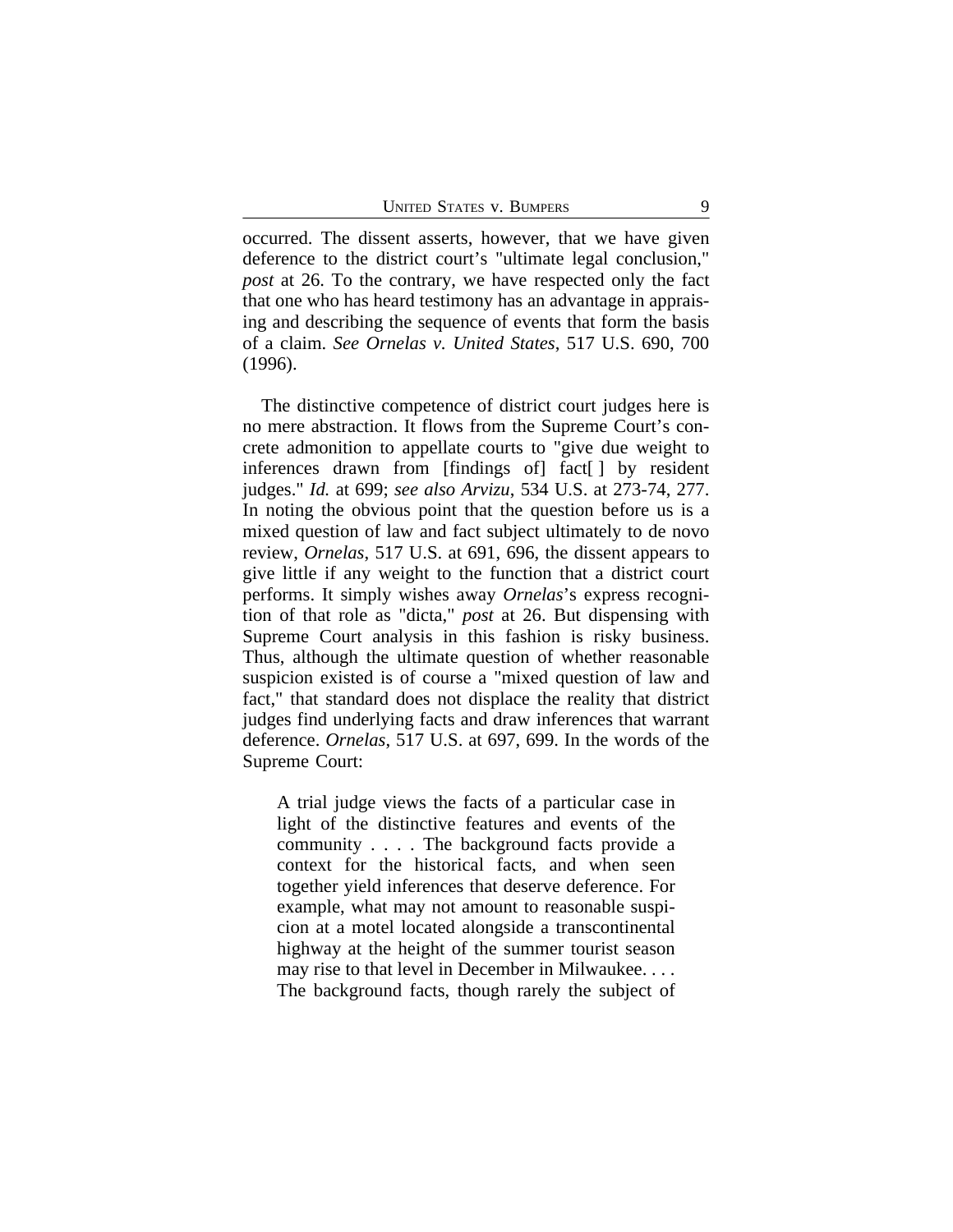explicit findings, inform the judge's assessment of the historical facts.

*Id.* at 699. The familiar fact-finding advantages enjoyed by district courts dovetail with a second reason for respecting their judgments in this context. By upholding a district court's *Terry* ruling when it is objectively reasonable in light of the record, appellate courts can best achieve in the aggregate the very equipoise between individual liberty and public safety that the Fourth Amendment commands. Slight factual variations may suggest different results, and respecting the particularized character of the fact-finding process leaves room for different rulings when the credibility of the officer and/or the setting of the stop are significantly or even slightly not the same. A reversal in the face of a trial court's assessment of live testimony necessarily carries a heavier hand. There is less room for the flexibility of fact-finding in future cases and hence a heightened risk that either personal liberty or public safety will be unreasonably shortchanged.

It makes sense then in close cases such as this one to accord some respect to the fact-finder's advantaged posture and to proceed narrowly and non-preclusively in rulings of our own. District judges should continue to scrutinize the situations that come before them, mindful of our view that variable facts may lead to variable results—none of which are necessarily unreasonable so long as the Fourth Amendment balance is assiduously and conscientiously maintained.

### B.

The police conduct challenged in this case is Officer Tinsley's decision to stop Bumpers for the purpose of investigating whether he was trespassing. It is a stop at issue—not a frisk and not an arrest—either of which would have required more than Officer Tinsley had here. "Consideration of the extent of the intrusion abounds in modern Fourth Amendment doctrine." *United States v. Chaidez*, 919 F.2d 1193, 1997 (7th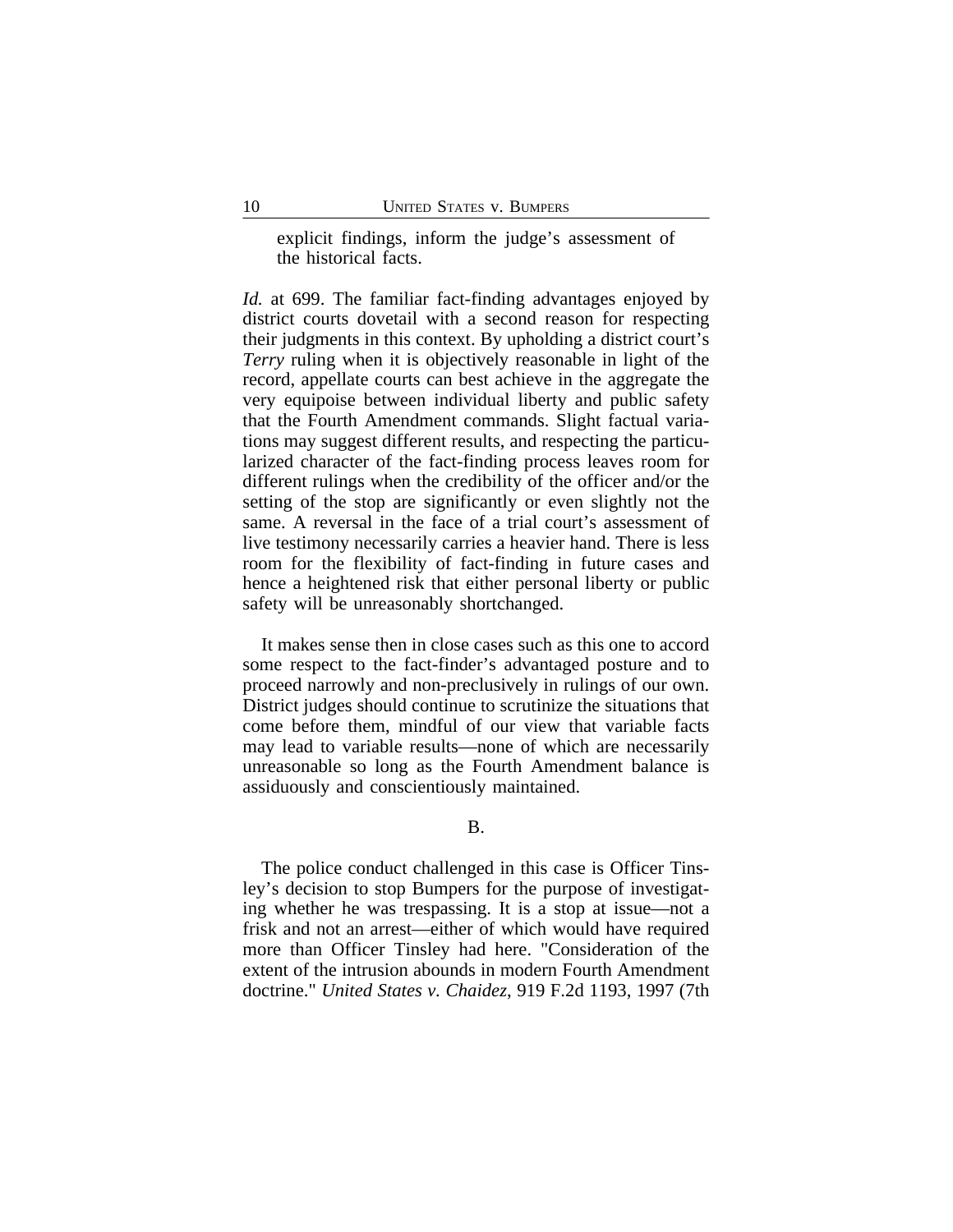Cir. 1990). Indeed, it was only upon discovering an active warrant during the *Terry* stop, and searching Bumpers incident to his undisputedly lawful arrest on that warrant, that Bumpers's firearm was discovered.

Nor does Bumpers contend that Officer Tinsley stopped him based on a suspicion that he was a felon in possession of a firearm, the crime for which he was ultimately convicted. The facts are clear that the suspicion that gave rise to the challenged investigatory stop was instead Officer Tinsley's belief that Bumpers was engaged in the particular crime of trespassing. Nothing in the Fourth Amendment renders modest measures in the enforcement of modest infractions impermissible. *See Atwater v. City of Lago Vista*, 532 U.S. 318 (2001).

With that in mind, several factors prevent us from concluding that the district court erred reversibly in its judgment that Officer Tinsley possessed a reasonable suspicion that Bumpers was trespassing at the time of the *Terry* stop. In reaching this decision, we are cognizant of the Supreme Court's observation that factors that may be "susceptible of innocent explanation" when taken in isolation can combine to "form a particularized and objective basis" for a stop when considered together. *Arvizu*, 534 U.S. at 277-78; *see also United States v. Glover*, 662 F.3d 694, 698 (4th Cir. 2011). And because the district court denied Bumpers's motion to suppress, "we construe the evidence in the light most favorable to the Government" on appeal. *United States v. Hernandez-Mendez*, 626 F.3d 203, 206 (4th Cir. 2010).

First, although the high-crime nature of the area in which a stop is performed is plainly not alone enough to support a reasonable suspicion of criminal activity, it is one of "the relevant contextual considerations" that a court may credit in a *Terry* analysis. *Wardlow*, 528 U.S. at 124. In this case, Officer Tinsley testified during the suppression hearing that the convenience store where he observed Bumpers and his companion was part of a shopping plaza where "multiple shootings"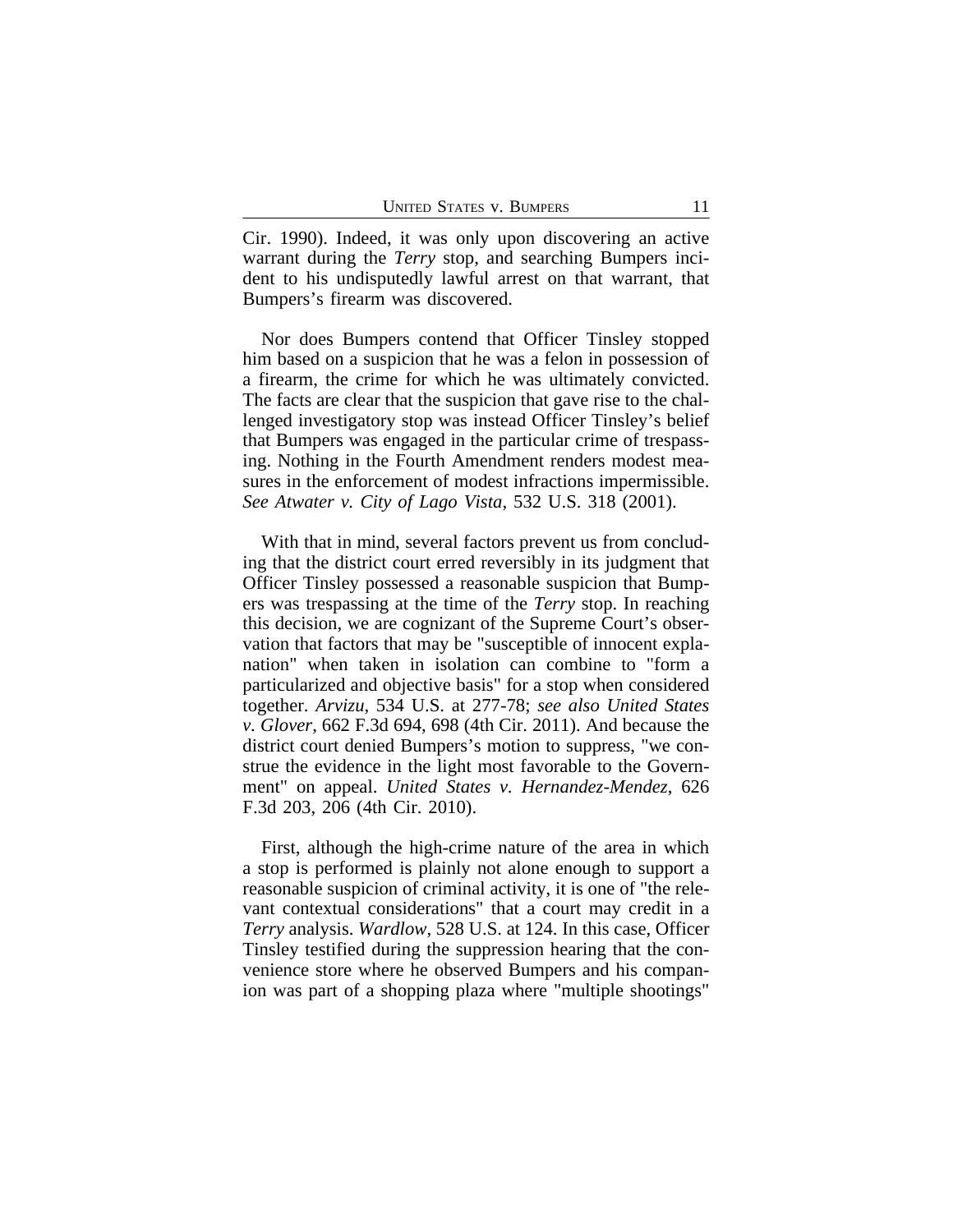and "countless drug arrests" had taken place. Indeed, the very place where Bumpers was standing was an area where trespassers were commonly found. Officer Tinsley was keenly aware of the area's criminal history on the evening in question, in no small part because the store owner had filed a formal request with the police to "enforce criminal violations" on the premises.

Second, the particular location and manner in which Bumpers and the other man were standing suggested that they may have been engaged in the specific, ongoing crime of trespassing. Officer Tinsley testified that as he pulled his patrol car into the convenience store parking lot, he observed Bumpers and the second man standing next to a pair of garbage dumpsters—off to the north side of the store in a location "not even close" to the store's west side entrance—for five to ten seconds. The area where the men were standing was posted "no trespassing," and Officer Tinsley could legitimately note that a dumpster in a completely different place from the store's entrance was not a natural spot for customers to be just standing around. Moreover, no evidence was presented during the suppression hearing suggesting that Bumpers or the other man were carrying shopping bags or any other items that would have indicated that they had been lawful patrons of the store.

Third, Bumpers's "evasive behavior" upon seeing Officer Tinsley's patrol car was another "pertinent factor" that contributed to the reasonable suspicion determination. *Wardlow*, 528 U.S. at 124. In *Wardlow*, the Supreme Court held that a defendant's flight upon seeing a police car in a high-crime area was enough to create a reasonable suspicion of criminal activity sufficient to justify a *Terry* stop. 528 U.S. at 124-25. Here, as in *Wardlow*, Bumpers acted to evade the police upon noticing a patrol car in a high-crime area. As Officer Tinsley testified, "[a]s soon as they noticed" the patrol car, Bumpers and the other man reacted by walking away "at a fast pace." And although Bumpers's reaction may not have been the type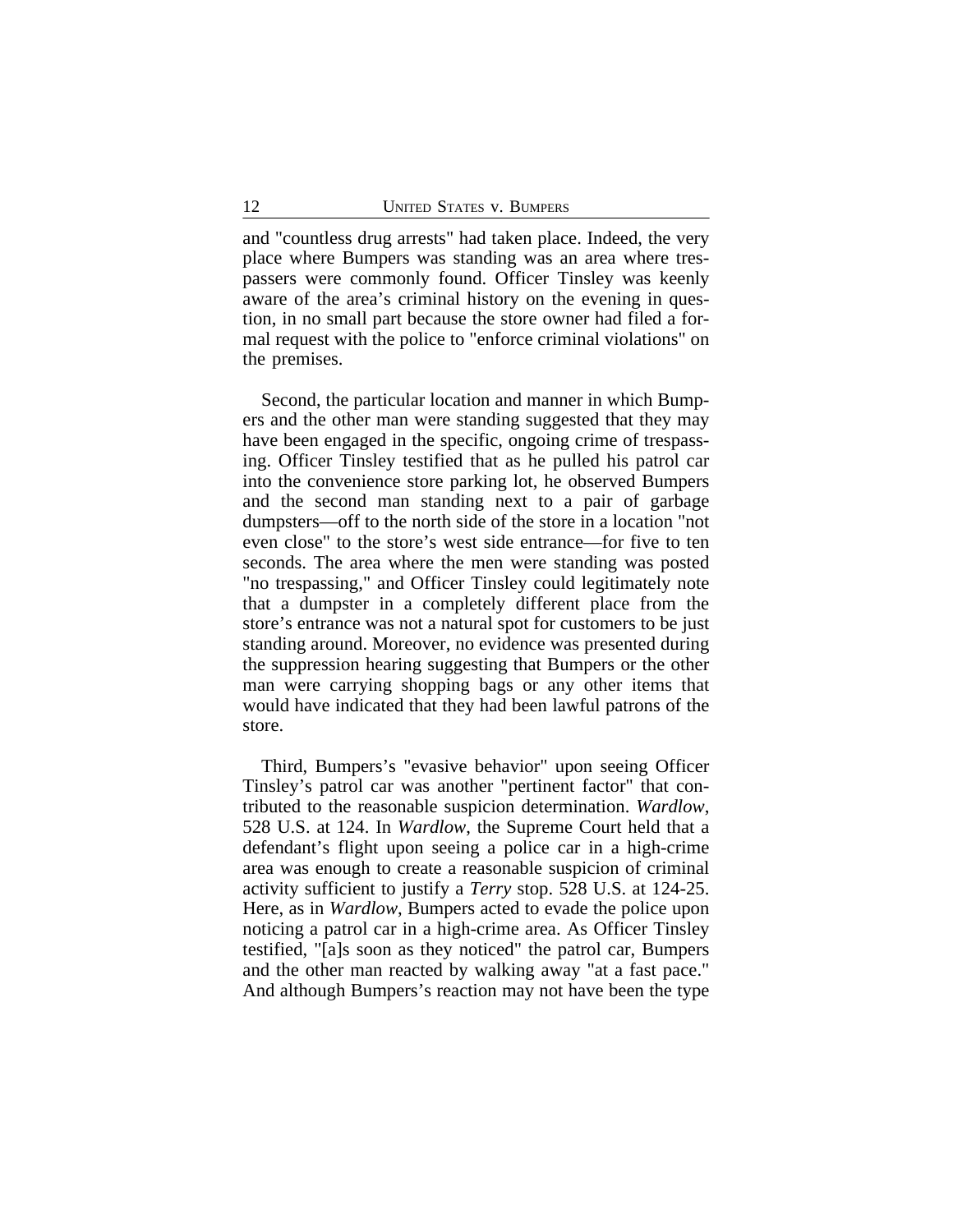of headlong flight that occurred in *Wardlow*, case law is clear that "[e]vasive conduct, although stopping short of headlong flight," is still an important factor for a court to consider when making a reasonable suspicion determination. *United States v. Lender*, 985 F.2d 151, 154 (4th Cir. 1993); *see also, e.g.*, *Wardlow*, 528 U.S. at 124; *United States v. Sharpe*, 470 U.S. 675, 682 n.3 (1985).

Bumpers's attempt to dodge the police created suspicion in a way that was not present in *United States v. Foster*, 634 F.3d 243, 247 (4th Cir. 2011), and *United States v. Massenburg*, 654 F.3d 480, 493 (4th Cir. 2011). In those cases, the defendants in no way sought to evade the police officers, but rather acknowledged and spoke with them, something that cannot be said of Bumpers. Moreover, Bumpers's evasive conduct added to Officer Tinsley's suspicion of criminal activity in another important respect beyond that which was present in *Foster*, *Massenburg*, and *Wardlow*. Here, Bumpers's attempt to evade the police by leaving the premises at a "quick pace" amounted to the termination of the very crime of trespassing that the officer sought to investigate—a factor that was not present in the other cases. Officer Tinsley even testified that Bumpers's reaction was consistent with a pattern of evasive activity that trespassers routinely engaged in at that exact location: "[E]verybody does the same thing in this area . . . they are back there on the—around that corner behind the dumpster [and] they immediately start to walk away" upon seeing the police.

In addition, Bumpers's attempt to quickly vacate the premises and evade the police was suspicious in another regard: it was conduct more consistent with that of a trespasser than that of a lawful customer of the convenience store. The distinction is relevant because customers of the store are not trespassers, but rather invitees who have permission to be on the premises. *See* Va. Code Ann. § 18.2-119. Unlike a trespasser, most customers would have had little reason to do what Bumpers did: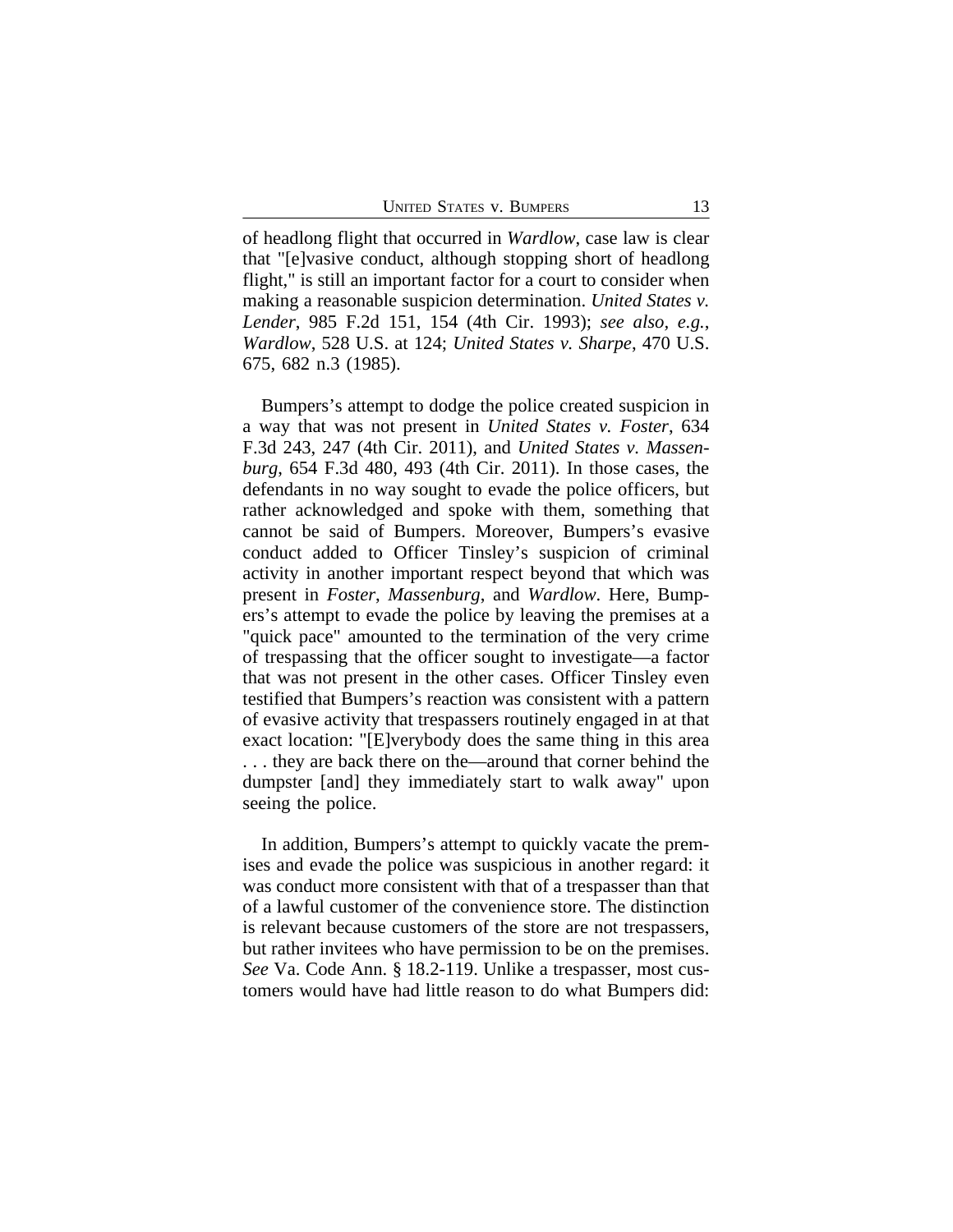vacate the area "at a fast pace" immediately upon seeing the police.

Finally, Officer Tinsley testified that when Bumpers left the premises, he took a path that led him past the convenience store's front door—and yet he made no effort to enter. This route did nothing to dispel the officer's suspicion that Bumpers was neither a prior nor future lawful customer of the store. That is, the fact that Bumpers walked at a "quick pace" right by the entrance without entering suggested that he had not been standing by the dumpsters with some intention to shop at the store in the *future*. The route also made it unlikely that Bumpers had been a customer at the store immediately *prior* to seeing Officer Tinsley, because if that were so, it would have made little sense for him to exit the store heading in one direction (north, towards the side parking lot) only to then double back and retrace his steps in the opposite direction when it came time to leave. In other words, as the district court noted, Bumpers walked away from the spot where he was standing at a "quick pace," in exactly the reverse direction that he would have taken had he actually earlier left the store as a legitimate customer.

In sum, the totality of these factors—each of which the trial judge considered carefully in his ruling—supports the district court's conclusion that the officer had a reasonable suspicion that Bumpers was trespassing. To reverse the district court in light of these facts would impose a significant barrier to efforts to investigate trespassing violations in local shopping markets where security is critical. If the precise place had a less violent history, if the officer's testimony had been less credible, if the evasive action had been less apparent, if the pattern of trespassing had been less consistent, a different result might obtain. As it is, a reversal of sound fact-finding risks signaling an unwarranted sanctuary for behavior to which the proprietors, employees, and patrons of neighborhood convenience stores should not be subject.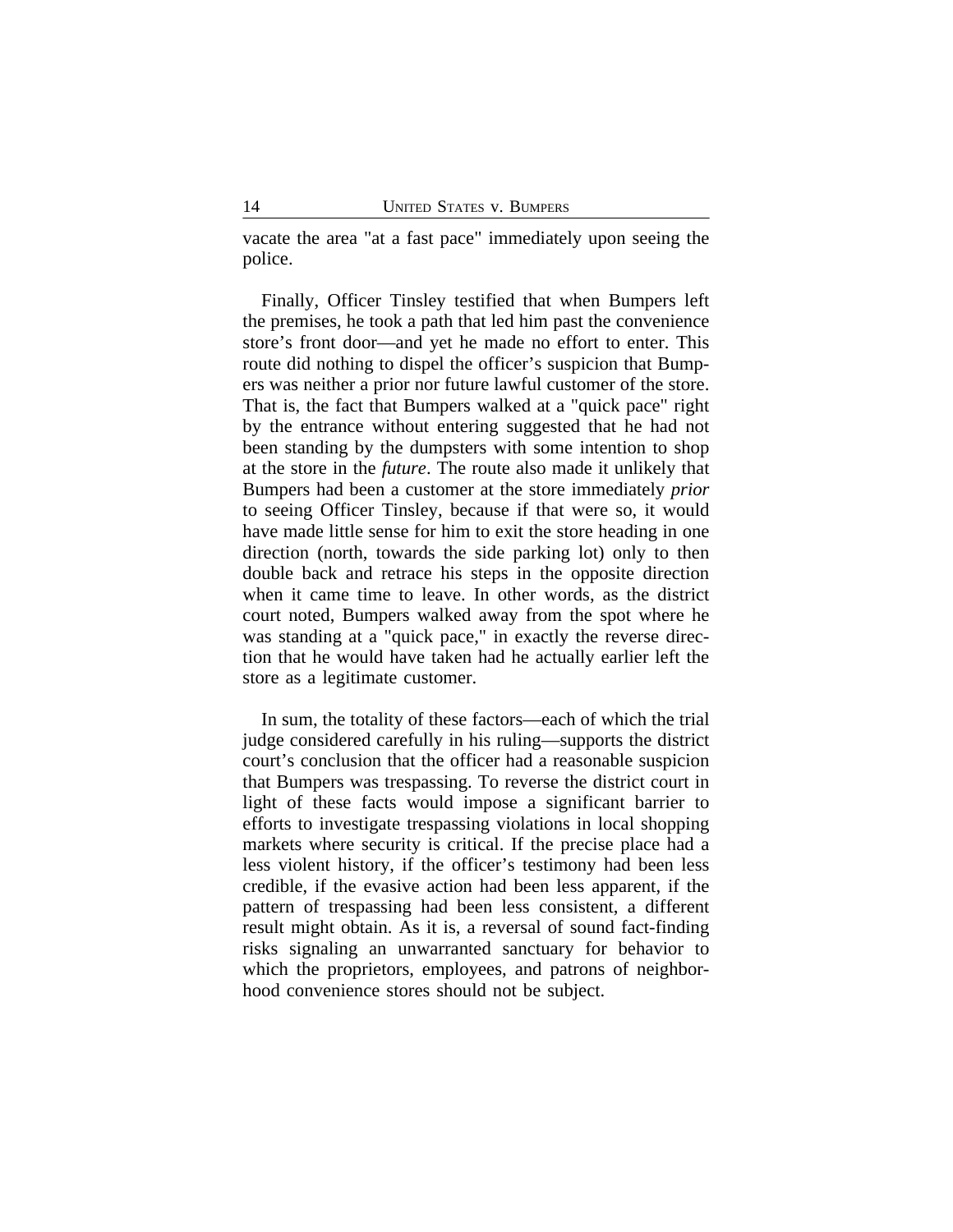Bumpers argues that reversing the district court in this case would not disable police efforts to protect public safety because officers could instead initiate voluntary police-citizen encounters to determine whether a suspected trespasser had lawful business at a store. That suggestion overlooks reality. Consensual encounters may do little to prevent trespassers from leaving the premises upon noticing the police, only to return once the police have left.

Not to worry, Bumpers suggests, because the voluntary police encounter tactic can be supplemented by an approach in which reasonable suspicion of criminal activity may be found where store owners or customers place specific calls to the police indicating that a crime has occurred. But that too fails to recognize the reality of life in crime-ridden neighborhoods. To require a business owner or customer to personally investigate and then accuse every suspicious person who lurks outside a store would place the person doing the investigating and making the call at needless personal risk.

Bumpers's argument also fails for the simple reason that it has been considered and rejected by the Supreme Court. His argument is at bottom that Officer Tinsley's decision to stop him for investigatory purposes was unreasonable because other less intrusive investigatory techniques could have been used instead. Yet in *United States v. Sokolow*, the Supreme Court explained that "[t]he reasonableness of the officer's decision to stop a suspect does not turn on the availability of less intrusive investigatory techniques. Such a rule would unduly hamper the police's ability to make swift, on-the-spot decisions . . . and it would require courts to indulge in unrealistic second-guessing." 490 U.S. 1, 11 (1989) (internal quotation marks omitted). Officers must still, of course, be held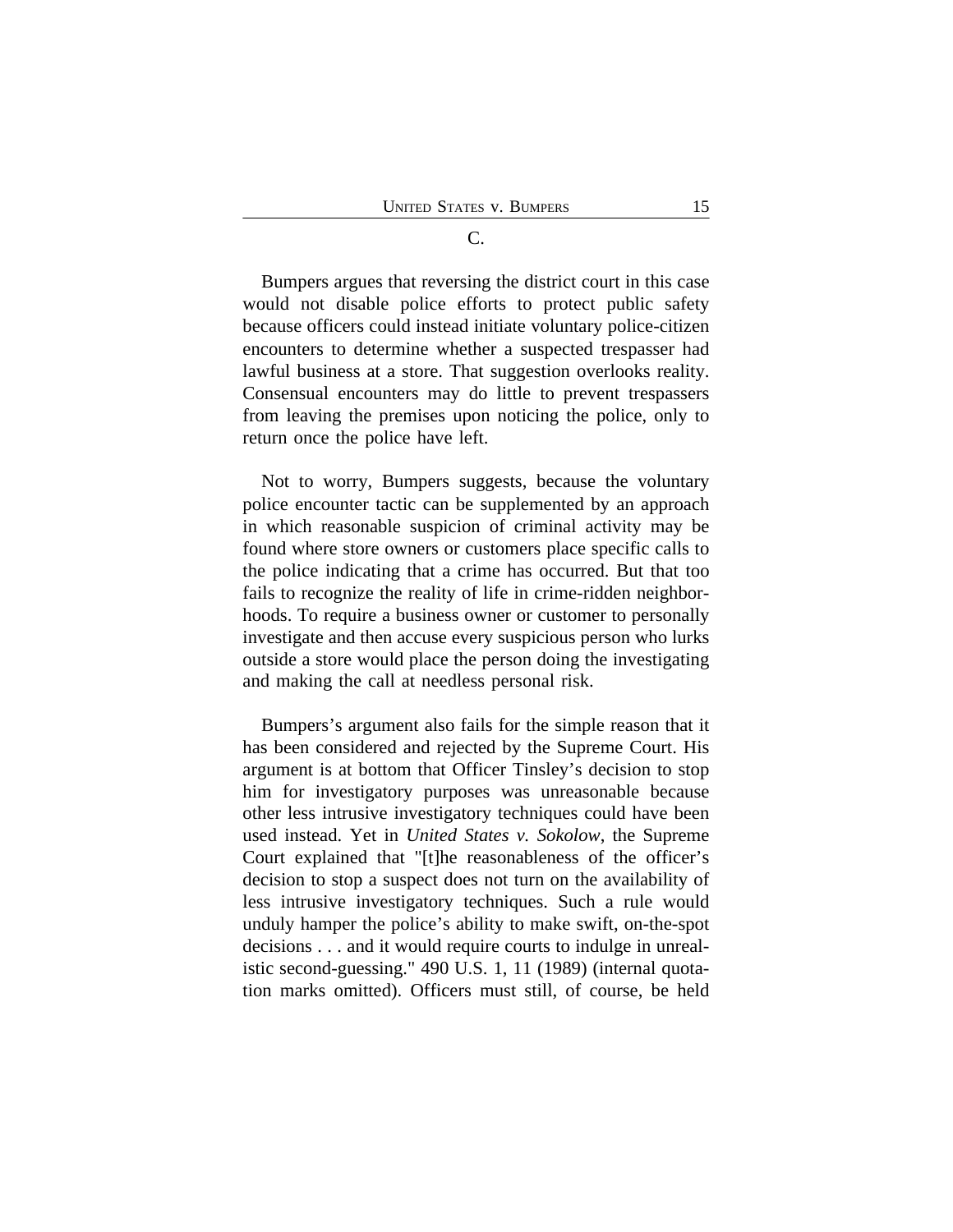accountable and required to explain to courts their actions, and the trial judge made sure that happened here.\*

## IV.

On the facts before us and for the reasons given, we affirm the judgment of the district court.

#### *AFFIRMED*

DIAZ, Circuit Judge, dissenting:

While on routine patrol, Newport News Police Officer R.B. Tinsley observed Irvin Bumpers for five to ten seconds standing next to another man by the side of an open convenience store near a dumpster. The store was located in a high-crime area. The store owner had posted "no trespassing" signs and had also asked the police to enforce a no trespassing policy. When Officer Tinsley approached, Bumpers quickly walked away before being stopped.

These facts are as undisputed as they are insufficient to establish a reasonable, particularized suspicion that criminal

<sup>\*</sup>The dissent worries that upholding the stop in this case might "encourage some officers to make race-based stops under the pretense of policing high-crime areas." *Post* at 20. It is surely true that race-based stops occur and that they should be universally condemned. But race was not a factor in this case, and our friend in dissent appears to agree, *post* at 20 n.\*. Thus, the district court analyzed the stop here by looking to objective factors such as Bumpers's location, his attempt to evade the police, the path he took in doing so, and the violent history of this specific site. Moreover, to view this matter through a racial lens would miss a large and important point. This case is about balancing the right of every individual in every neighborhood to avoid arbitrary police infringement on his liberty with the ability of law enforcement to ensure that every citizen of this country can exercise such basic liberties as visiting a local convenience store free from the threat of shooting and drug-related violence. Both of these are freedoms that Americans of every race and every background ought to be able to enjoy.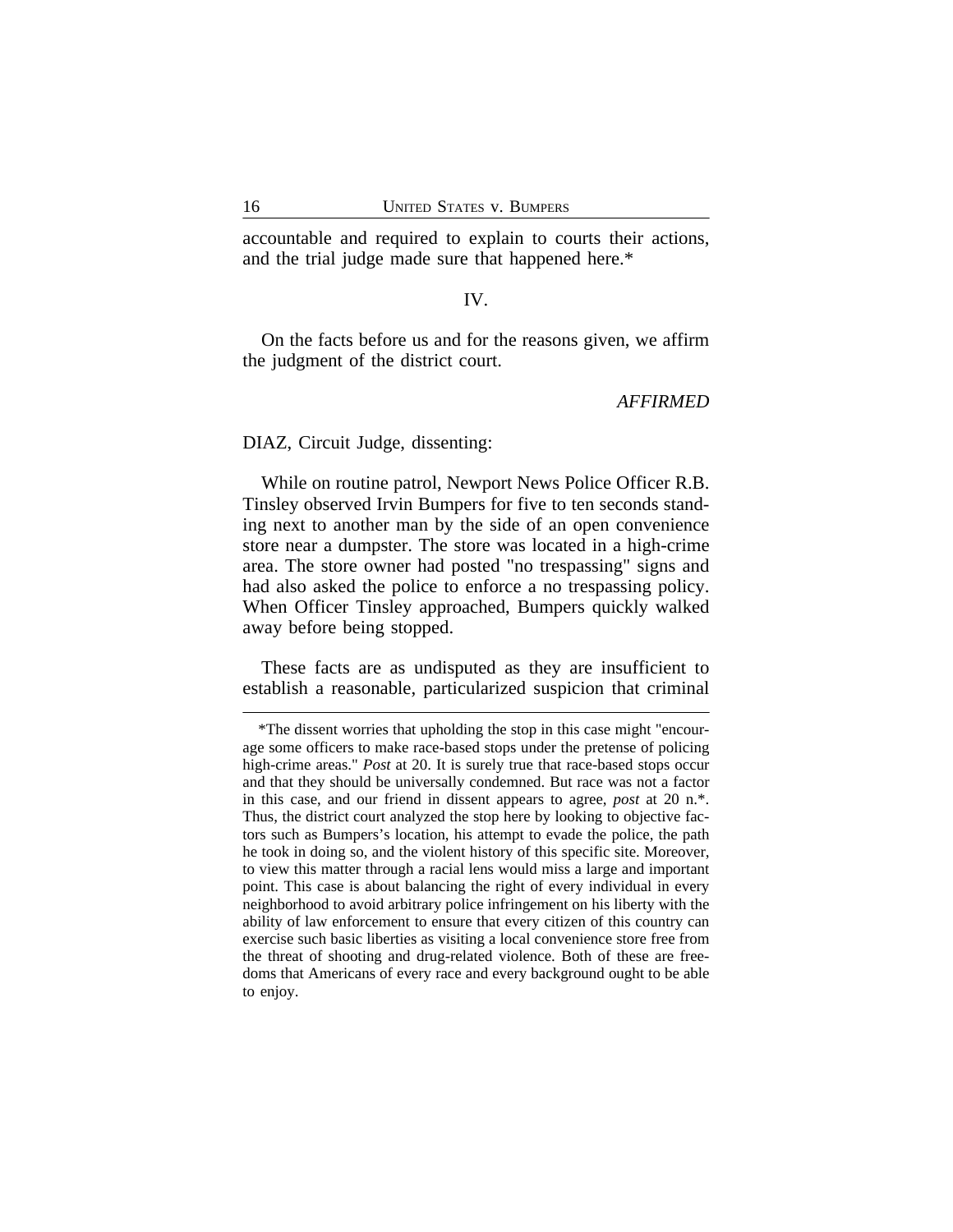activity was afoot. *See Terry v. Ohio*, 392 U.S. 1, 27, 30 (1968). Permitting a *Terry* stop under these tenuous circumstances fails to prevent a substantial portion of innocent travelers in high-crime areas from being subjected to what the majority concedes can be a degrading and unwarranted intrusion. Maj. Op. at 5. Because I cannot square such a result with the dictates of the Fourth Amendment, I respectfully dissent.

## I.

### A.

The district court summarized the underlying facts, which are undisputed, as follows:

On December 18, 2009, at approximately 7:30 p.m., Officer Tinsley was on patrol in the area of a convenience store located at 2610 Chestnut Avenue in Newport News, Virginia. While on patrol, Officer Tinsley observed the defendant standing with another man on the side of the convenience store nearby a trash dumpster.**<sup>1</sup>** As Officer Tinsley entered the parking lot, the defendant and his companion noticed Officer Tinsley's squad car and began to quickly walk away from the area. Officer Tinsley then exited his vehicle, told the defendant he was not free to leave due to possible trespassing, and asked to see the defendant's identification.**<sup>2</sup>** The defendant

**<sup>1</sup>**Officer Tinsley testified that he observed the defendant standing in this location for five to ten seconds, and did not see the defendant or the other man enter or leave the convenience store, which was open for business at the time these events took place. Officer Tinsley also testified that the convenience store is located in a high crime area. Specifically, Officer Tinsley noted that the convenience store is located in one of the worst "drug neighborhoods" in Newport News. Officer Tinsley also noted that shootings frequently occur in this area.

<sup>&</sup>lt;sup>2</sup>At the time these events took place, the convenience store parking lot was posted "No Trespassing," and a letter requesting the police to enforce a no trespassing policy was on file with the Newport News Police Department.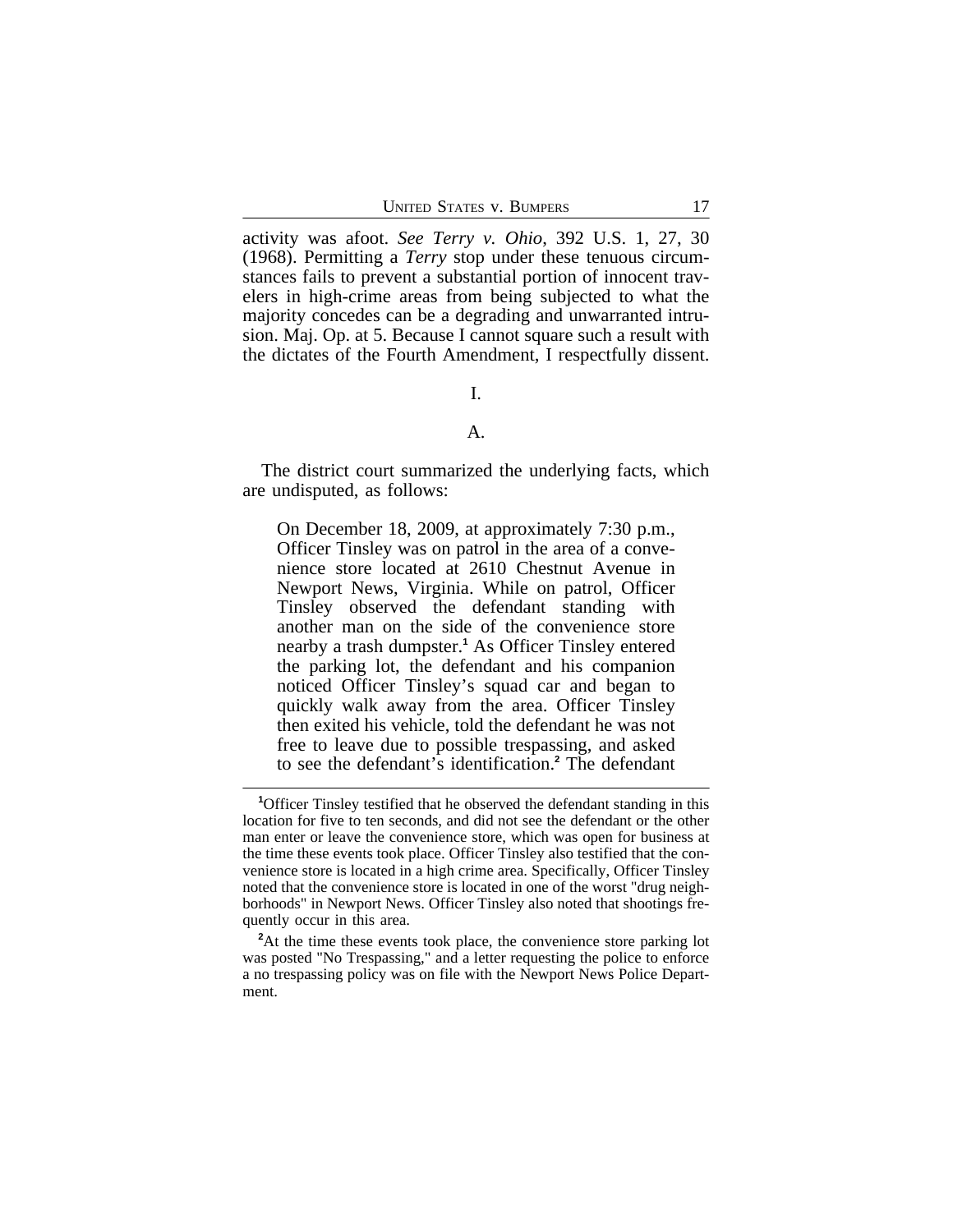stated that he did not have any identification and told Officer Tinsley that his name was Aaron Bumpers. Officer Tinsley then ran a check on the name "Aaron Bumpers," which revealed an outstanding warrant. When Officer Tinsley informed the defendant of the warrant, the defendant notified Officer Tinsley of his true name. Officer Tinsley ran a check on the defendant's true name, discovered an active warrant, and arrested the defendant. During a search incident to arrest, Officer Tinsley found a loaded .38 caliber revolver in the defendant's pocket. Officer Tinsley advised the defendant of his Miranda rights[,] and the defendant confirmed that he understood those rights. The defendant then told Officer Tinsley that he and his friend were "rolling dice" and "smoking weed" next to the dumpster.

#### J.A. 68-69.

Bumpers moved to suppress evidence of the firearm. The district court held that Officer Tinsley had reasonable suspicion to stop Bumpers based on (1) Bumpers's presence in a high-crime area; (2) the store's "no trespassing" sign; and (3) Bumpers's reaction to Officer Tinsley's approach.

#### B.

In considering the district court's ruling on a motion to suppress, we review the court's factual findings for clear error. *United States v. Foster*, 634 F.3d 243, 246 (4th Cir. 2011). In addition, we "give due weight to inferences drawn from those facts by resident judges and local law enforcement officers." *United States v. Humphries*, 372 F.3d 653, 657 (4th Cir. 2004) (internal quotation marks and citation omitted). However, "the ultimate questions of reasonable suspicion and probable cause to make a warrantless search should be reviewed de novo." *Ornelas v. United States*, 517 U.S. 690, 691 (1996) (emphasis omitted).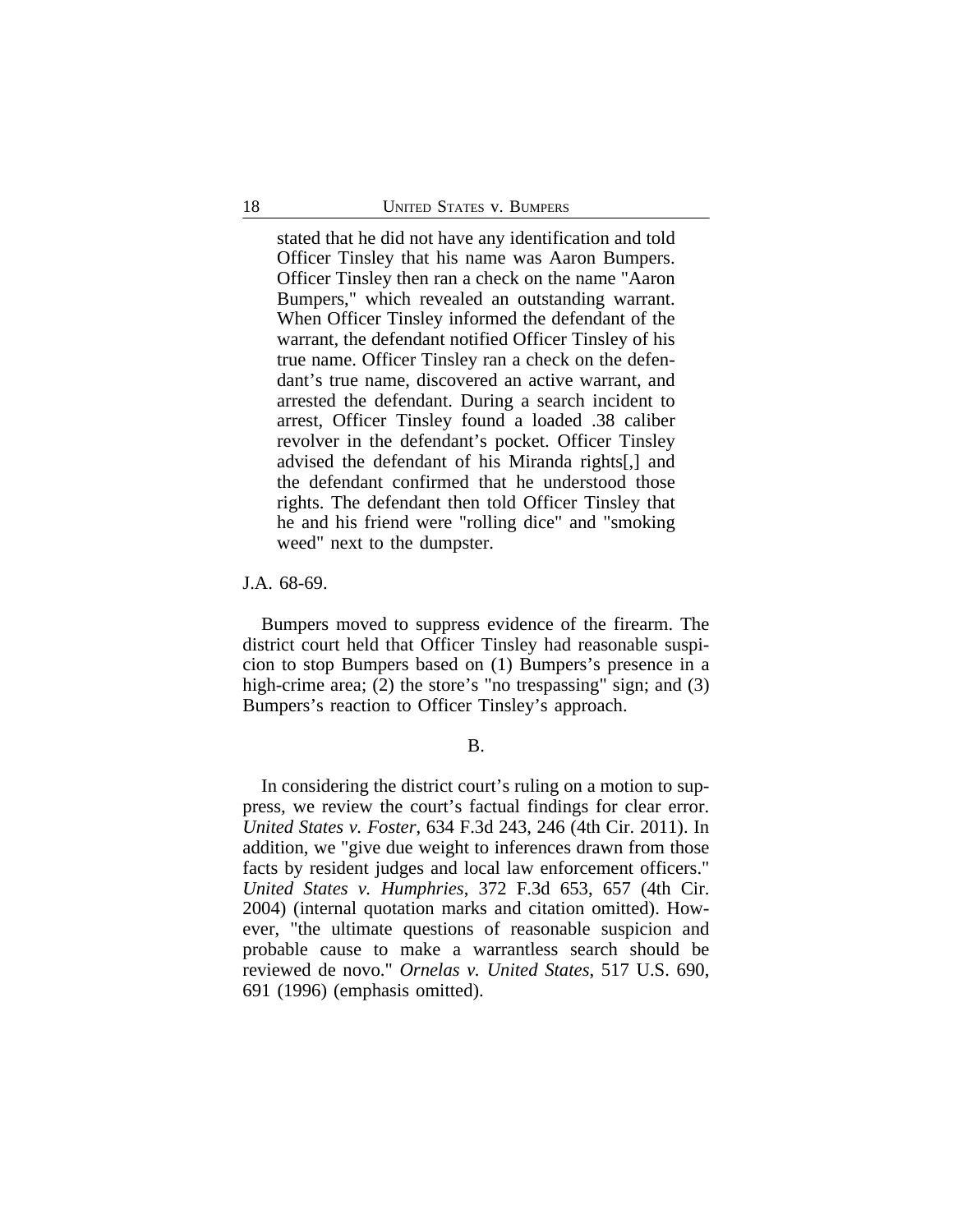Whenever a police officer restrains an individual's freedom to walk away, he has "seized" that person for Fourth Amendment purposes. *Terry*, 392 U.S. at 16. Brief, investigatory stops are justified "where a police officer observes unusual conduct which leads him reasonably to conclude in light of his experience that criminal activity may be afoot." *Id.* at 30. But an "inchoate and unparticularized suspicion or 'hunch'" is not a permissible basis for a *Terry* stop. *Id.* at 27. Moreover, "[t]hough the facts need not give rise to probable cause, the officer must be able to articulate an objectively reasonable suspicion of criminal activity" sufficient to justify the stop. *United States v. Hernandez-Mendez*, 626 F.3d 203, 207 (4th Cir. 2010) (citing *United States v. Arvizu*, 534 U.S. 266, 274 (2002)).

We examine "the totality of the circumstances in order to determine whether officers had a 'particularized and objective basis for suspecting the person stopped of criminal activity.'" *Id.* at 207–08 (quoting *United States v. Cortez*, 449 U.S. 411, 417-18 (1981)). "The reasonable suspicion inquiry is factintensive, but individual facts and observations cannot be evaluated in isolation from each other." *Id.* at 208. An officer's articulated facts must in their totality serve to exclude a substantial portion of innocent travelers before reasonable suspicion will exist; otherwise, innocent individuals will be subject to "virtually random seizures." *Reid v. Georgia*, 448 U.S. 438, 441 (1980); *see also United States v. Digiovanni*, 650 F.3d 498, 511 (4th Cir. 2011).

Here, the circumstances found by the district court are insufficient to support Officer Tinsley's decision to stop Bumpers. The government and the majority rely heavily on the district court's finding that Bumpers was in a high-crime area. Both, however, give this factor more weight than it can bear. "An individual's presence in an area of expected criminal activity, standing alone, is not enough to support a reason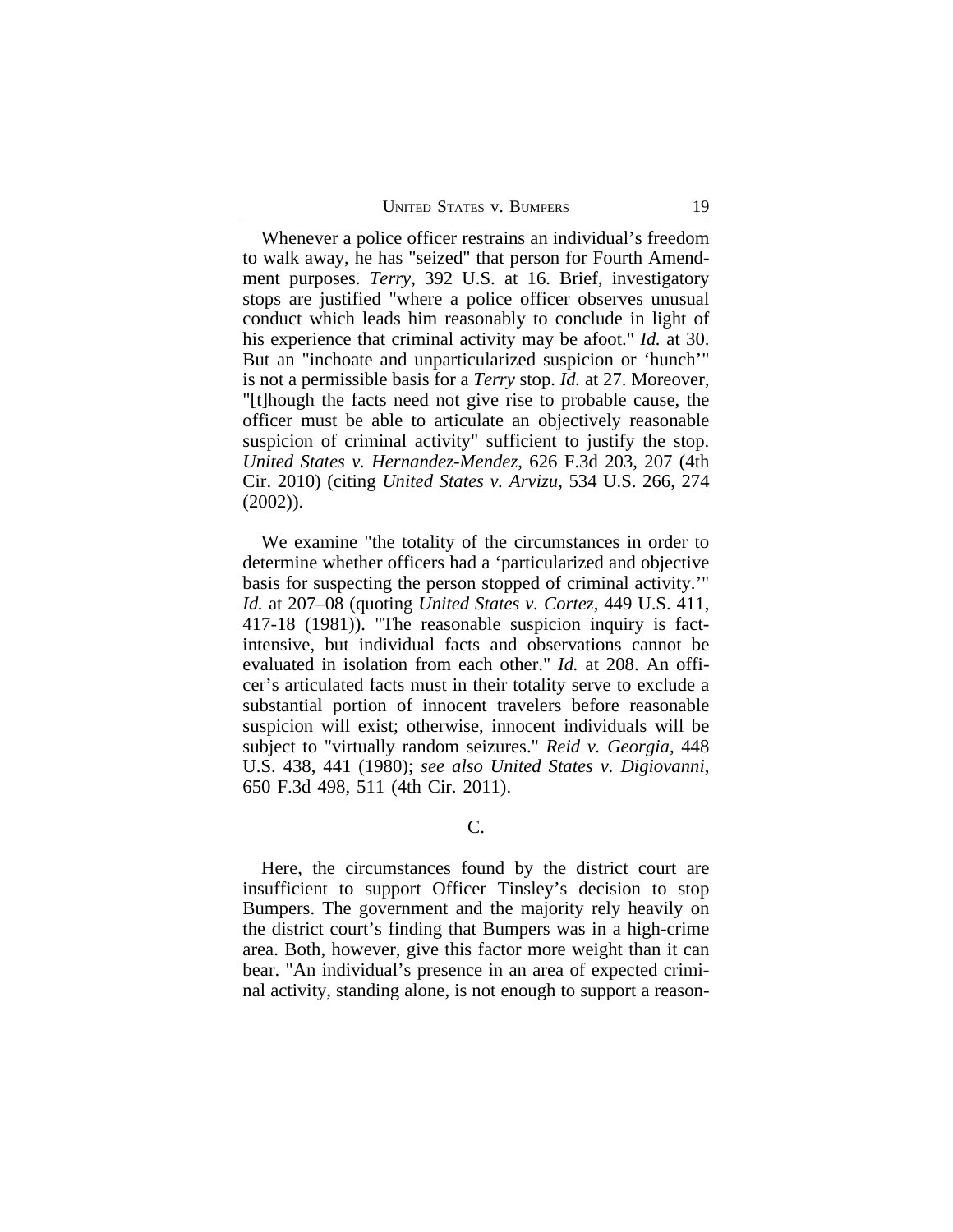able, particularized suspicion that the person is committing a crime . . . ." *Illinois v. Wardlow*, 528 U.S. 119, 124 (2000). And while a court may consider this factor as one of many in the totality-of-the-circumstances inquiry, *id.*, the majority appears to give it dispositive weight, noting that the result might be different "[i]f the precise place had a less violent history." Maj. Op. at 14.

The Supreme Court has found reasonable suspicion where an individual's presence in a high-crime area is coupled with headlong flight, noting that such flight is the "consummate act of evasion." *See Wardlow*, 528 U.S. at 124. But affirming the district court here, where Bumpers simply walked away from the officer, sets an even lower bar for permitting stops in high-crime areas. We should be especially cautious in sanctioning this result because it poses constitutional concerns beyond the Fourth Amendment.

I have great respect for police officers, the vast majority of whom perform incredibly tough jobs with great honor and professionalism. But placing the judicial imprimatur on the stop conducted here, when a stop under similar circumstances would likely be impermissible elsewhere, may encourage some officers to make race-based stops under the pretense of policing high-crime areas.\**Cf. United States v. Avery*, 137 F.3d 343, 355 (6th Cir. 1997) ("If law enforcement adopts a policy, employs a practice, or in a given situation takes steps to initiate an investigation of a citizen based solely upon that citizen's race, without more, then a violation of the Equal Protection Clause has occurred."). Simply put, while the location of the stop is a relevant consideration, it does not excuse police officers from articulating a reasonable suspicion specific to the particular individual stopped. *See Hernandez-Mendez*, 626 F.3d at 207-08.

<sup>\*</sup>I do not suggest that Officer Tinsley acted with such a motive in this case, but merely observe that potential collateral consequences caution against concluding that reasonable suspicion may be based on neighborhood characteristics and little else.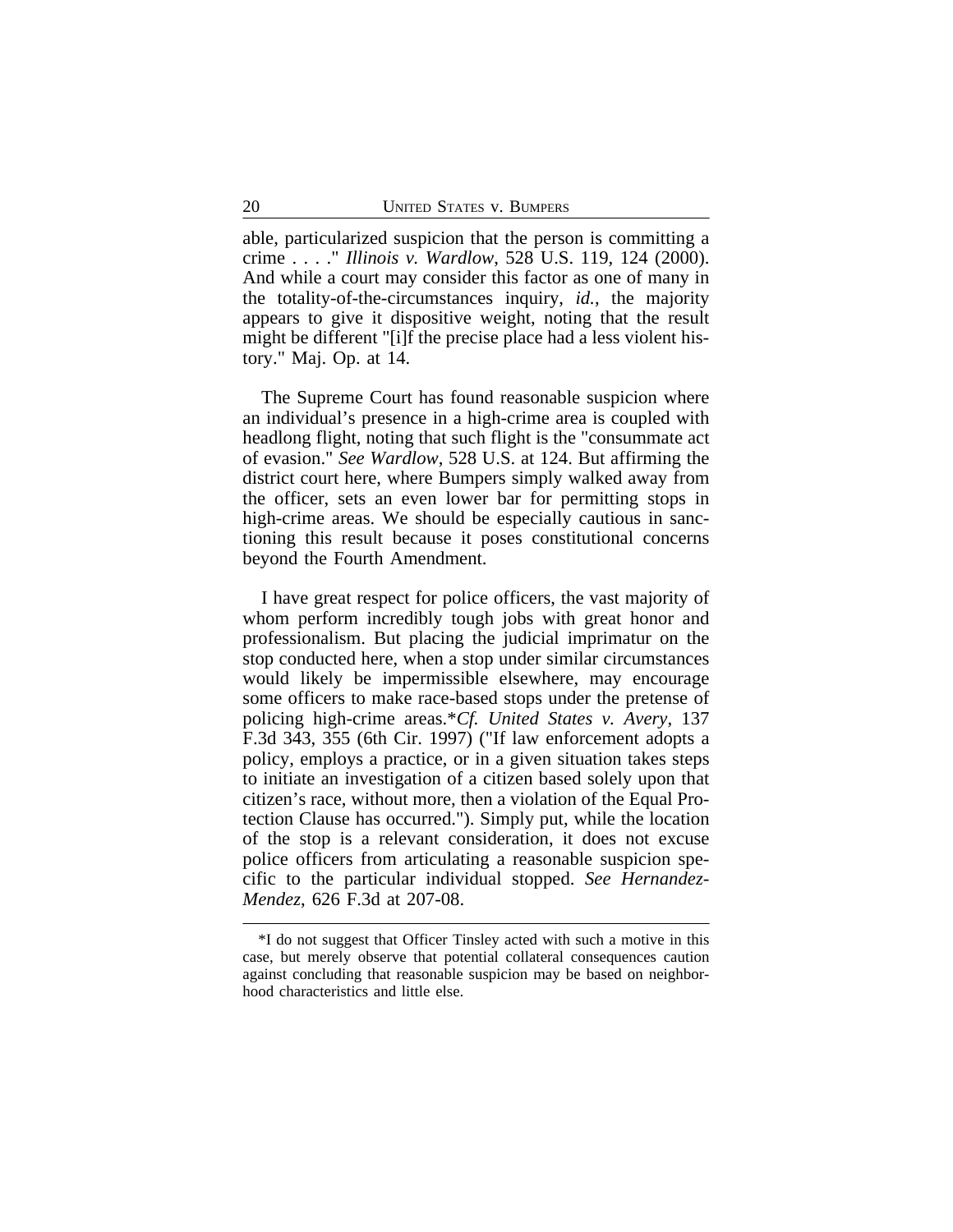The government relies on two Virginia state cases that it claims lend substantial weight to a defendant's location when stopped on suspicion of trespassing. In particular, the government directs our attention to *Joyce v. Commonwealth*, 696 S.E.2d 237 (Va. Ct. App. 2010), where the court held that an officer had probable cause to perform a search incident to arrest when the officer observed a defendant standing at the side of a convenience store, the store had posted a "no trespassing" sign, and the officer witnessed a hand-to-hand exchange between the defendant and another man. *Joyce*, however, is readily distinguishable because the officer in that case (1) first spoke with the defendant to obtain additional information before seizing him; and (2) observed a hand-tohand exchange between the defendant and another man, indicating both that the defendant was not lawfully on the property and that he might be engaged in a drug transaction. *Id.* at 242.

The government also relies on *Raab v. Commonwealth*, 652 S.E.2d 144 (Va. Ct. App. 2007), where the court held that an officer had reasonable suspicion to perform a *Terry* stop after observing that the defendant was parked in a restaurant parking lot at 12:40 a.m. that had "for patrons only" signs posted and attempted to drive off upon seeing the police. *Id.* at 146. In that case, however, the restaurant was closed, thus leading to the reasonable inference that the defendant was not likely a patron. In contrast, Bumpers was standing in the parking lot of a convenience store during normal operating hours.

A more apt Virginia state case is *Harris v. Commonwealth*, 551 S.E.2d 606, 607 (Va. 2001), where a police officer received an anonymous tip that an armed African-American man was selling drugs in an area posted "no trespassing." The Supreme Court of Virginia held that a *Terry* stop of the defendant was unconstitutional because "the mere presence of an unknown individual on the property of a large housing development does not create a reasonable suspicion that such an individual is engaged in trespassing or some other criminal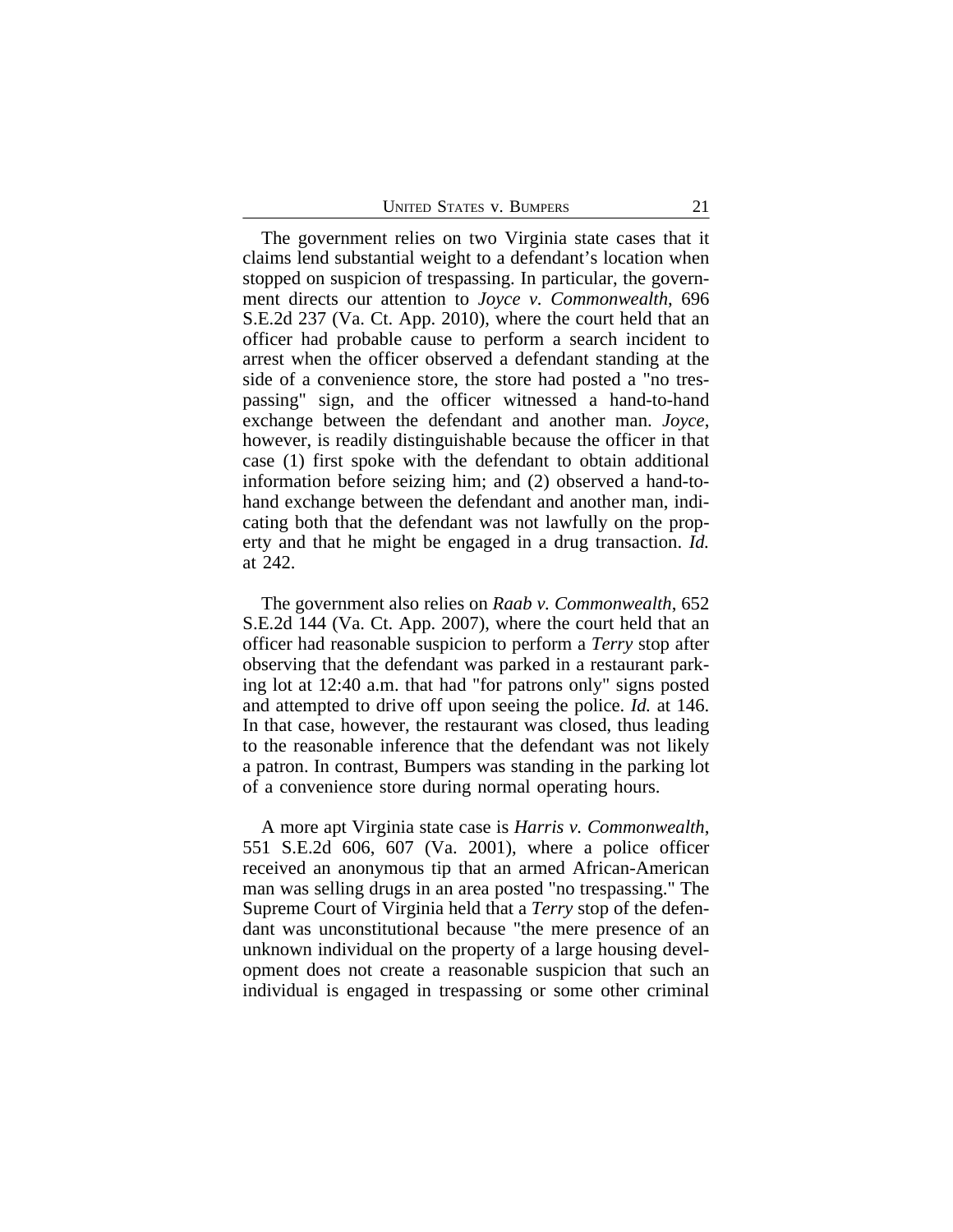activity." *Id.* at 417. Likewise, Officer Tinsley merely observed Bumpers for a few seconds standing adjacent to an open convenience store, and he did nothing to determine whether Bumpers was lawfully on property open to the public before stopping him.

Both the government and the majority also rely on the district court's finding as to the direction and manner in which Bumpers walked away from Officer Tinsley. In particular, both contend that Bumpers's reaction was not that of a store patron, thereby supporting a reasonable suspicion of trespassing. *See* J.A. 17; Maj. Op. at 13.

Admittedly, when a person displays "evasive behavior," his conduct is relevant to the reasonable suspicion analysis. *Wardlow*, 528 U.S. at 124. But it is also true that "when an officer, without reasonable suspicion or probable cause, approaches an individual, the individual has a right to ignore the police and go about his business." *Id.* at 125. That is precisely what happened here, as Officer Tinsley simply did not have a sufficient basis for reasonably suspecting Bumpers of *any* offense in the five to ten seconds that he saw Bumpers standing in the parking lot.

Another Virginia state case is instructive on this point. In *Ewell v. Commonwealth*, 491 S.E.2d 721 (Va. 1997), the Supreme Court of Virginia held that a police officer did not have a reasonable suspicion to stop a defendant for trespassing under the following circumstances: at 12:30 a.m. the officer observed an unfamiliar automobile in the parking lot of an apartment complex that was known for drug trafficking, and the automobile (driven by Ewell) exited the parking lot when the police officer arrived. According to the court, "nothing about Ewell's conduct was suspicious. Indeed, Ewell acted as any other person might have acted under similar circumstances." *Id.* at 723. But for the fact that Bumpers was on foot, I see no material difference between the record before us and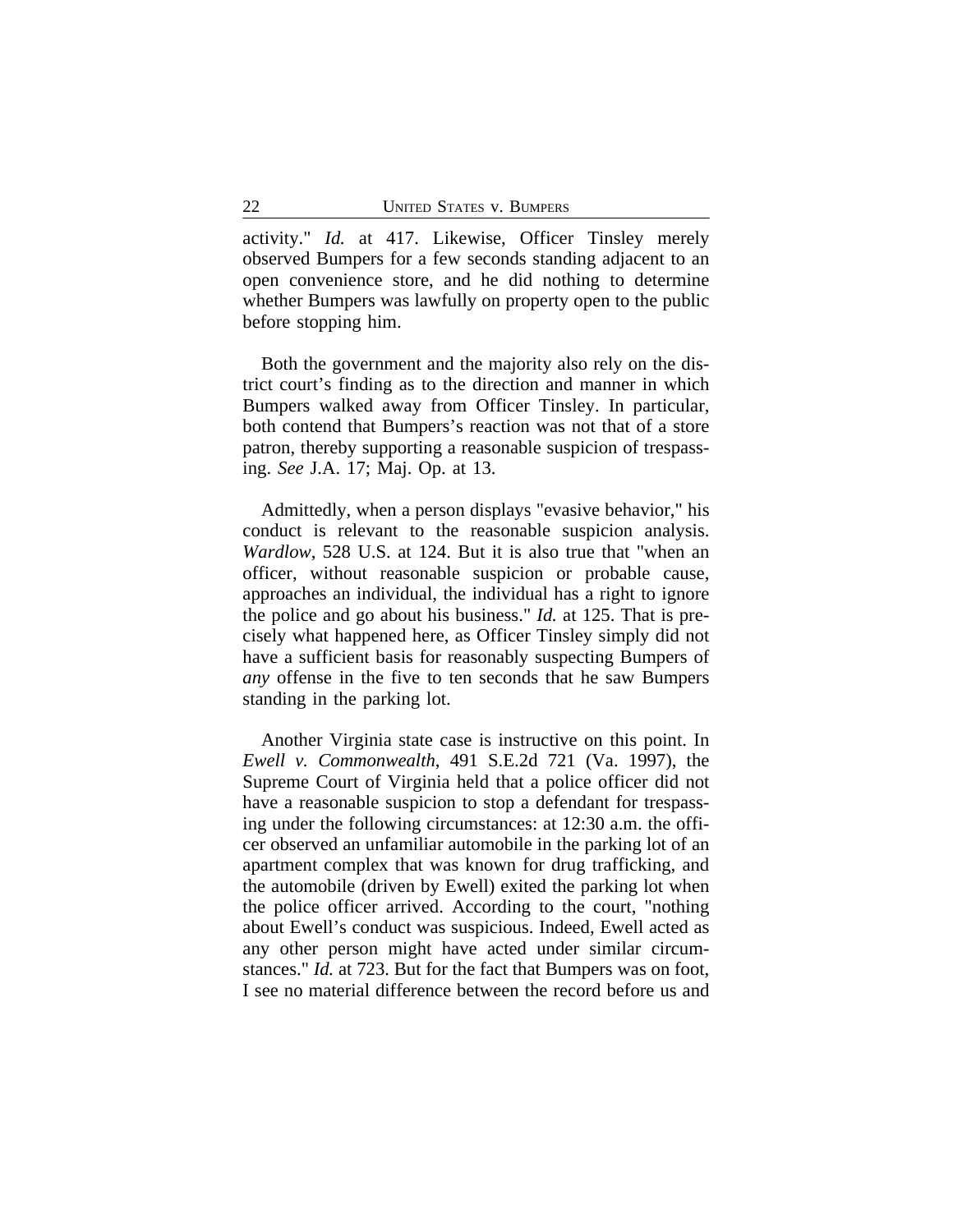the circumstances found woefully lacking in *Ewell* on the question of reasonable suspicion.

In fact, the circumstances here are at least as unpersuasive as those we have previously held insufficient to create a reasonable suspicion. For example, in *Foster*, we held that a *Terry* stop was not justified where the officer observed the defendant—whom the officer knew had a prior criminal record—suddenly jump from a crouched position and move his arms in a "frenzied" manner towards the floor of the vehicle upon seeing the officer. 634 F.3d at 246-47. Likewise, in *United States v. Sprinkle*, 106 F.3d 613 (4th Cir. 1997), we held that there was no reasonable suspicion where the officer spotted the defendant in a high-crime area huddled next to a convicted drug dealer with their hands together, the defendant attempted to hide his face from the officer as he walked past the vehicle, and the defendant acted evasively by driving off as soon as the officers passed. Finally, in *United States v. Massenburg*, 654 F.3d 480 (4th Cir. 2011), we concluded that reasonable suspicion was absent where an individual was observed several blocks from where gunfire had been heard and nervously declined a consensual request for a pat down. While the result in each of these cases is admittedly factspecific, together they illustrate that reasonable suspicion requires more than this record contains.

The majority attempts to distinguish *Foster* and *Massenburg* on the ground that the defendants in those cases acknowledged and spoke to the police officers. This, however, is an immaterial distinction because a person is not obligated to speak to law enforcement. *See* Maj. Op. at 5 (acknowledging that an individual has a right "to refuse to 'answer any question put to him; indeed, he may decline to listen to the questions at all and may go on his way.'" (quoting *Florida v. Royer*, 460 U.S. 491, 498 (1983) (plurality opinion))).

Nor is this case different because, as the majority contends, Bumpers's departure terminated the suspected trespassing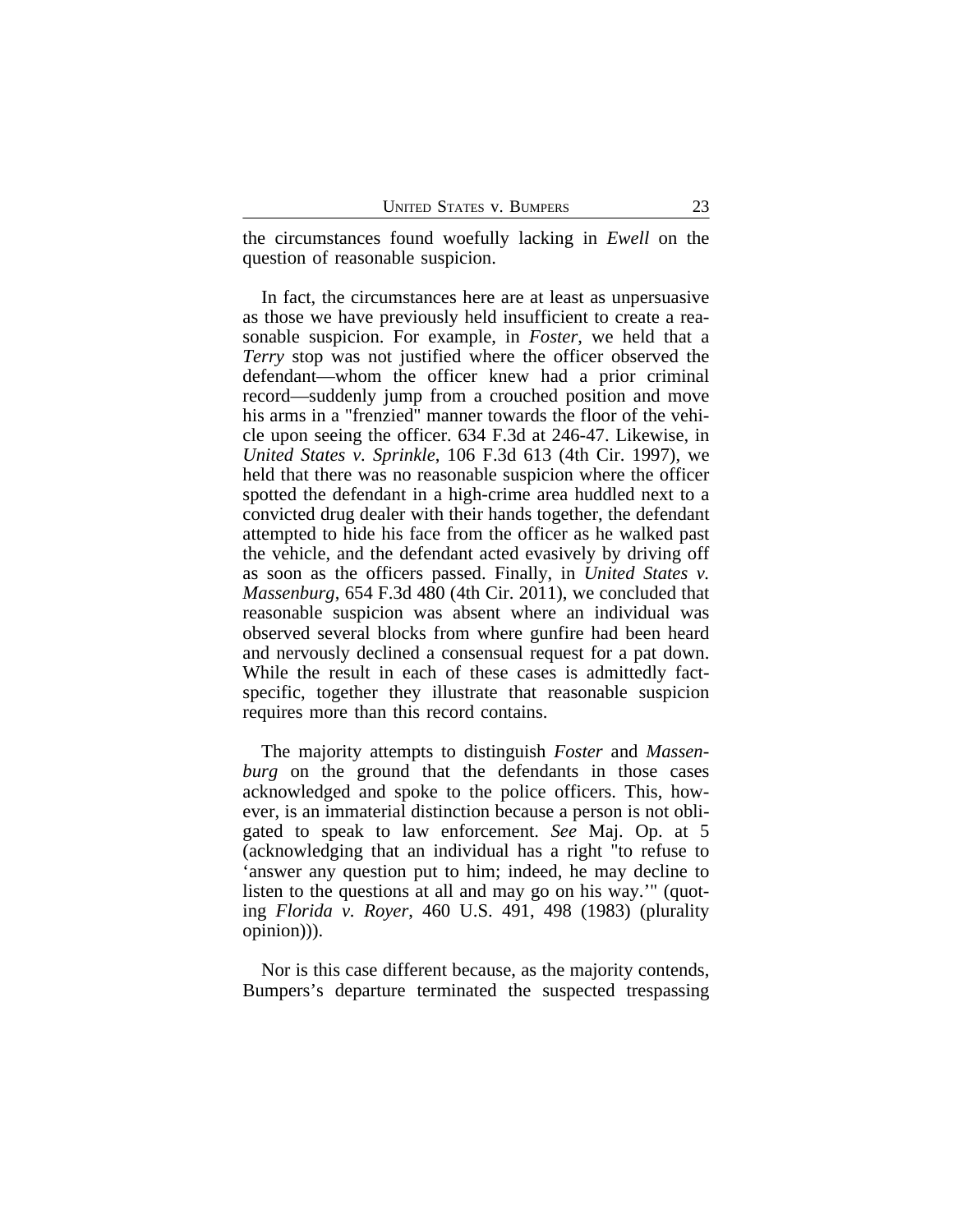offense. Except to the extent that Bumpers's attempt to leave the store parking lot might be characterized as minimally evasive, I fail to see how that fact is at all relevant; either Officer Tinsley had reasonable suspicion to stop Bumpers for trespassing, or he did not. If anything, *Foster* and *Massenburg* present more compelling cases for a valid *Terry* stop because the suspected crimes were more serious and posed potential threats to public safety, factors absent when someone is suspected of trespassing in the parking lot of an open convenience store. *Cf. United States v. Price*, 599 F.2d 494, 500 (2d Cir. 1979) ("The need for a stop depends upon factors such as the seriousness of the offense suspected [and] the consequences of delay on the part of the officers . . . ."). In this context, the crime being investigated matters. Thus, if Tinsley had witnessed a hand-to-hand exchange indicative of a drug transaction, or if he had observed a suspicious bulge indicative of a concealed weapon, the stop would likely have been justified regardless of the length of observation.

Officer Tinsley, however, saw Bumpers standing in the parking lot of an *open* convenience store for a matter of seconds before walking away quickly as the officer approached. Although there is no bright-line rule for how long an officer must observe an individual's conduct before initiating a stop, if called to account, the officer must be able to articulate facts sufficient to separate a large number of innocent travelers from intrusion. *Reid*, 448 U.S. at 441; *Digiovanni*, 650 F.3d at 511. With all due respect to my colleagues, that dividing line is nowhere to be found in the majority's holding.

There are any number of reasons why someone might be standing in a parking lot adjacent to an open convenience store. As Bumpers notes, "[i]t would hardly be remarkable for a patron to linger [a few seconds] after making a purchase, or to contemplate whether to go in the store at all, or for a pedestrian to chat with a friend whom he saw on the street, or to ask someone for directions, or simply to catch his breath while walking home." Appellant's Br. at 16. Reviewing the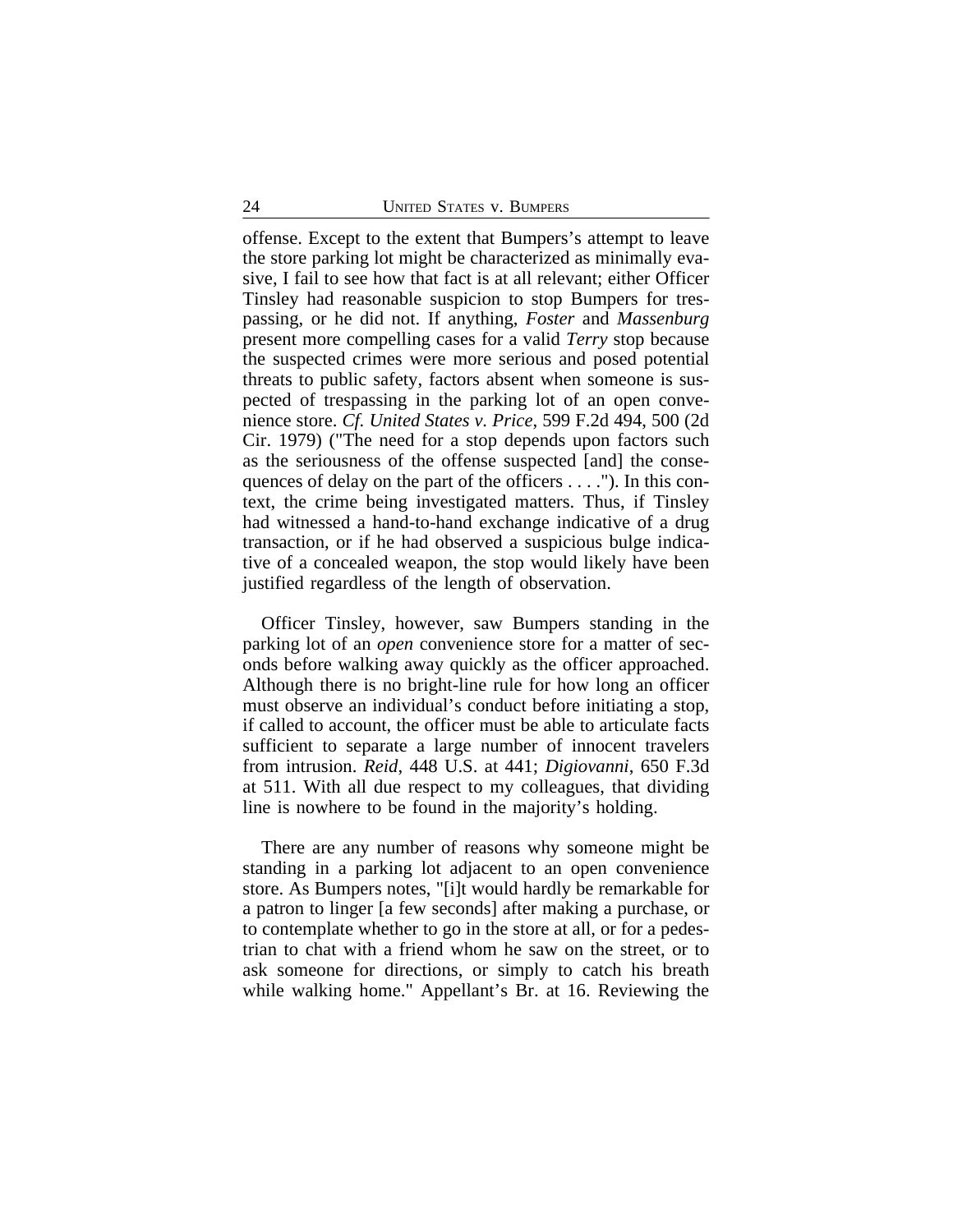district court's legal conclusions de novo, I would hold that Officer Tinsley had nothing more than a mere "inchoate and unparticularized suspicion or 'hunch'" of criminal activity. *Terry*, 392 U.S. at 27. Because the Fourth Amendment and our cases require more, I would reverse the district court's judgment.

II.

Two pervasive errors lead my colleagues to hold otherwise: (1) they fail to apply the applicable de novo standard of review; and (2) they improperly weigh a policy consideration that has no place in our analysis of whether the stop was proper.

#### A.

De novo review applies to the ultimate question of whether reasonable suspicion supported Bumpers's seizure. *Ornelas*, 517 U.S. at 691. But the majority here is content to "uphold[ ] a district court's *Terry* ruling when it is objectively reasonable in light of the record," suggesting that variations in such rulings are not "necessarily unreasonable so long as the Fourth Amendment balance is assiduously and conscientiously maintained." Maj. Op. at 10.

The majority's analysis, however, bears a striking resemblance to the standard rejected in *Ornelas*. There, the Supreme Court declined to adopt a "policy of sweeping deference" to district court rulings that "would permit, [i]n the absence of any significant difference in the facts, the Fourth Amendment's incidence [to] tu[rn] on whether different trial judges draw general conclusions that the facts are sufficient or insufficient to constitute probable cause." 517 U.S. at 697 (internal quotations omitted, alterations in original). According to the Court, such a result "would be inconsistent with the idea of a unitary system of law" and "unacceptable." *Id.*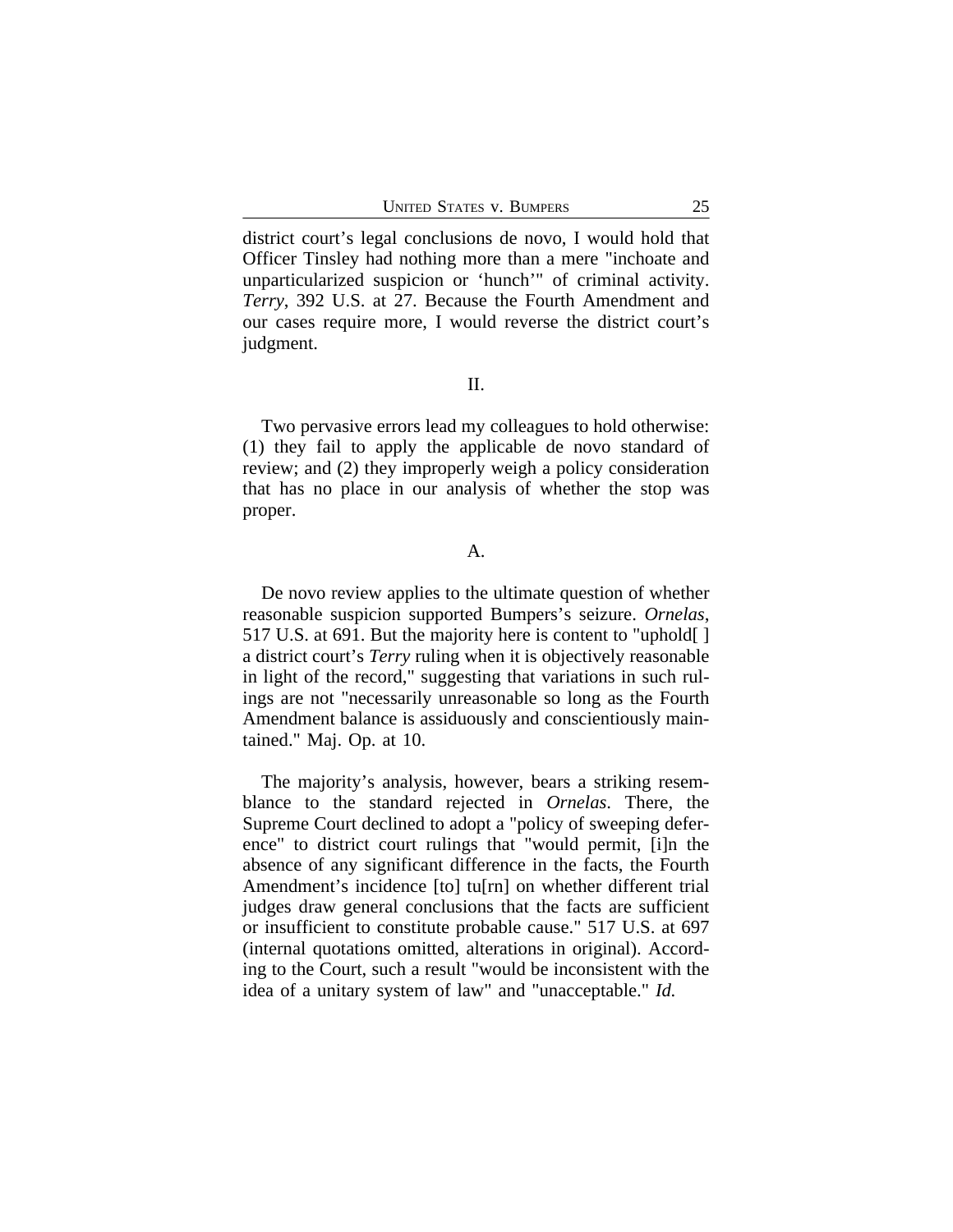Yet the majority clings to dicta from *Ornelas* concerning appellate review of *factual* findings and inferences drawn from those findings to justify its decision to defer to the district court's ultimate legal conclusion, despite the absence of any factual disputes in this record. This, in my view, improperly gives district courts carte blanche to determine whether a Fourth Amendment violation has occurred and abdicates our duty to independently review such legal determinations. *Id.*

The majority also suggests that by failing to defer generally to district court rulings on *Terry* stops, this court would allow "less room for the flexibility of fact-finding in future cases and hence a heightened risk that either personal liberty or public safety will be unreasonably shortchanged." Maj. Op. at 10. I see little merit to this concern because the facts of *Terry* stop cases are generally sui generis, and we properly accord substantial deference to a district court's factual findings. As a result, the cases do not lend themselves easily to broad holdings, and so are not likely to inflexibly hamper the district courts. Far more troubling is the threat to individual liberties when we fail to exercise our own judgment in deciding whether law enforcement has unlawfully subjected a person to an unconstitutional intrusion.

B.

In addition to failing to apply the correct standard of review, the majority stretches the totality-of-thecircumstances test beyond its proper limit. When assessing a Fourth Amendment violation, courts generally review "the circumstances known to the officer and 'the specific reasonable inferences which he is entitled to draw from the facts in light of his experience.'" *United States v. Smith*, 396 F.3d 579, 583 (4th Cir. 2005) (quoting *Terry*, 392 U.S. at 27). But to lend further support to the stop in this case, the majority also opines on the role of public safety in fostering the economic viability of convenience stores in urban areas, without